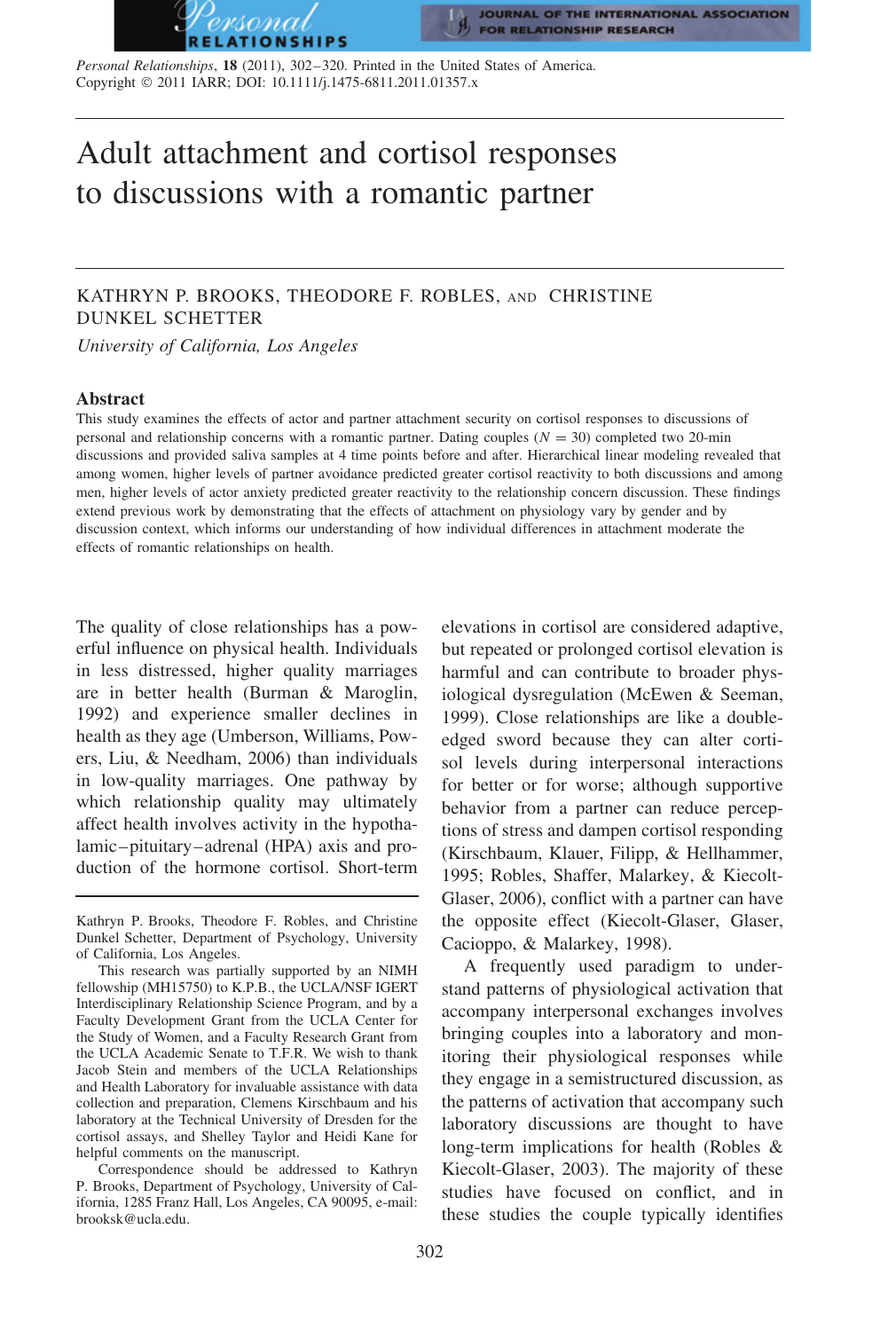areas of disagreement and spends a specified amount of time talking about these issues. The physiological correlates of other types of exchanges have received less attention despite the fact that most interactions between romantic partners are not overt conflicts (McGonage, Kessler, & Schilling, 1992). In particular, the patterns of physiological activation that accompany the disclosure of personal concerns may be relevant for understanding how the quality of romantic relationships ultimately influences physiology and health.

A second limitation of this literature is that the effects of partner-level characteristics are often neglected when explaining interindividual variability in physiological responding. The majority of work has examined characteristics of the individual, referred to here as *actor effects* (e.g., personality, trait affect), or characteristics of the couple (e.g., objectively coded relationship quality) as predictors of physiology, and have greatly advanced our understanding of which types of individuals in which types of relationships experience elevations or declines in cortisol while interacting with a partner. However, dyadic processes involve two individuals, each of whom has his or her own characteristic ways of feeling, thinking, and behaving in relational contexts. Couple-level variables such as relationship quality reflect some of this interdependence, but characteristics of a partner may contribute to physiology above and beyond couple-level variables. In order to fully understand the effects of relationships on physiology and health, it is essential to account for characteristics of the partner, referred to here as *partner effects.*

#### *Adult attachment and HPA responses*

Attachment theory (Bowlby, 1969), originally formulated to describe the behavioral system by which infants regulate proximity to caretakers, provides a useful framework for conceptualizing actor and partner effects on physiology. According to adult attachment theory (Bowlby, 1969; Fraley & Shaver, 2000), individuals vary along two independent dimensions—attachment anxiety and attachment avoidance (referred to here as

*anxiety* and *avoidance*). Highly anxious individuals fear rejection and are preoccupied with maintaining proximity to their partner, and highly avoidant individuals are uncomfortable with intimacy and prefer to retain distance from their partner. Individuals who are low on both dimensions are considered *secure*, and individuals high on one or both dimensions are considered *insecure.* These dimensions were originally thought to reflect features of internal working models, but more recent conceptualizations view the dimensions as reflecting the organization of the attachment system dynamics more generally (Fraley & Shaver, 2000). According to Fraley and Shaver (2000), the anxiety dimension is primarily an appraisal-monitoring system that gauges the closeness of the attachment figure and monitors for threat-related cues, while the avoidance dimension regulates behavior toward or away from the attachment figure, especially during anxiety-provoking situations. The systems are thought to operate in parallel, to influence each other via reciprocal feedback, and to operate automatically.

Attachment theory is a particularly appropriate framework for understanding actor and partner effects on physiology because one of the central functions of an attachment relationship is to regulate physiology (Bowlby, 1969; Diamond, 2001). Infants rely on their caretakers to soothe physiological arousal during times of distress, and attachment theory suggests that these early experiences influence an individual's ability to self-regulate in adulthood, as well as his or her expectations about the availability of others to alleviate distress. Secure individuals are better able to regulate their own distress (for a review, see Mikulincer & Shaver, 2005) and to soothe their partner's distress (for a review, see Kane et al., 2007), both of which should have implications for stress-related physiology.

Despite theoretical reasons to expect attachment relationships to modulate physiological responding in adults, few studies have explicitly tested these predictions and fewer still have used naturalistic relational stressor paradigms. In studies using nonrelational laboratory stressors like public speaking, higher levels of attachment insecurity have been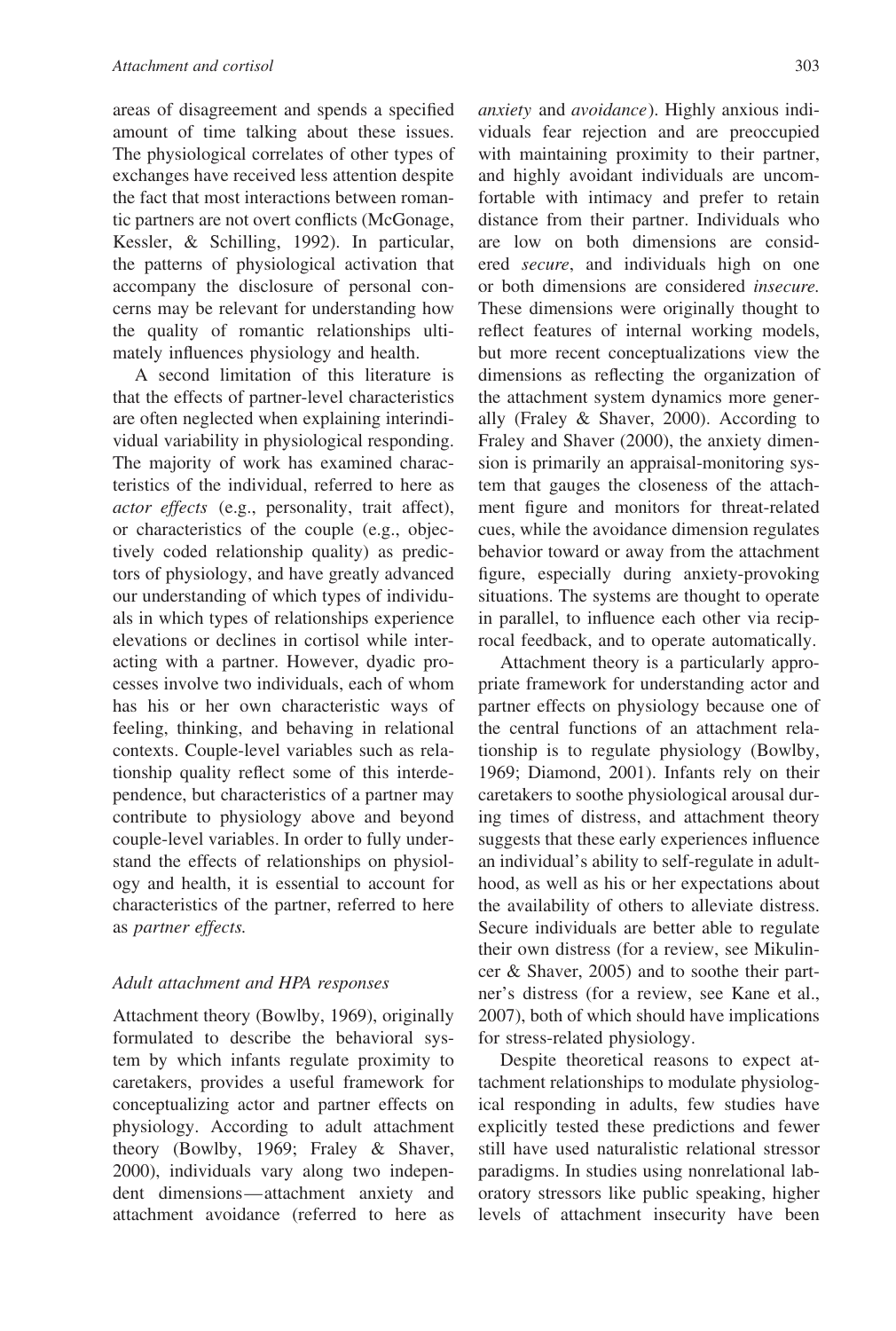associated with greater physiological responses in some (e.g., Feeney & Kirkpatrick, 1996; Maunder, Lancee, Nolan, Hunter, & Tannenbaum, 2006), but not all, studies (e.g., Ditzen et al., 2008). Although these studies suggest that insecure individuals show greater physiological reactivity to stress more generally, they tell us little about how attachment *relationships* influence physiology because they do not account for actor and partner effects and they do not utilize naturalistic

dyadic situations. In addition, most of the work on attachment and physiology to date has focused on the autonomic nervous system, with few studies examining the HPA axis.

Individuals who are low on anxiety and avoidance should experience less frequent and/or smaller HPA activations during interactions with an attachment figure because they are better able to manage their own distress. Consistent with this premise, infants with anxious attachment styles and distressprone temperaments showed heightened HPA reactivity to separation from an attachment figure (Gunnar, Brodersen, Nachmias, Buss, & Rigatuso, 1996; Nachimas, Gunnar, Mangelsdorf, Parritz, & Buss, 1996; Spangler & Grossman, 1993; Spangler & Schieche, 1998), although several studies did not find these effects (Gunnar, Mangelsdorf, Larson, & Hertsgaard, 1989; Hertsgaard, Gunnar, Erickson, & Nachmias, 1995). Only a handful of studies have examined actor attachment and HPA responses to relationship events in adults, but the results are consistent with the patterns observed in infants. For example, individuals with high levels of anxiety showed elevated daily cortisol production during a 4- to 7-day separation from their partner (Diamond, Hicks, & Otter-Henderson, 2008). To our knowledge, only one study has assessed the association between actor attachment and cortisol responses during a laboratory discussion. In this study, the authors measured cortisol responses to a 15-min conflict negotiation task (i.e., discussion of an ongoing disagreement) in 124 young adult dating couples and found that higher levels of avoidance and anxiety predicted greater cortisol reactivity in women and men, respectively (Powers, Pietromonaco, Gunlicks, & Sayer, 2006). These findings are intriguing and support basic predictions of attachment theory, but it is not clear whether these effects generalize to other types of interactions between partners and whether the observed gender differences are reliable.

In addition to the actor effects described above, individuals with secure *partners* should experience less HPA activation when they are interacting with that partner. Secure individuals are better able to alleviate their partner's distress because they are more responsive to the partner's needs (Feeney & Collins, 2001; Simpson, Rholes, & Nelligan, 1992). Anxious and avoidant individuals tend to be poor support providers, albeit for different reasons; the anxious individual's preoccupation with monitoring and appraising threat-related cues impairs his or her ability to provide support, and the avoidant partner may be a poor support provider because he or she wishes to avoid closeness and retain independence (for a review, see Mikulincer & Shaver, 2009). Therefore, individuals whose partners are high in anxiety or avoidance should experience greater and/or more frequent HPA activations when they are interacting with their partner, particularly in potentially stressful situations. In their study of dating couples, Powers and colleagues (2006) found that men with more anxious or avoidant partners exhibited greater cortisol reactivity, but this finding did not hold among women. The extent to which partner attachment influences cortisol responses in nonconflict scenarios has not been tested, despite the fact that most relationship events are not explicit conflicts.

Actor and partner anxiety and avoidance should be relevant when individuals are disclosing personal concerns because this is a potentially stressful context in which individuals may look to their partners for support, and attachment security influences both support seeking and provision. Not only are secure individuals better able to make use of interpersonal resources and ask for help, but they are more effective support providers because they are more responsive to their partner's needs. Individuals who have secure partners may experience greater benefits from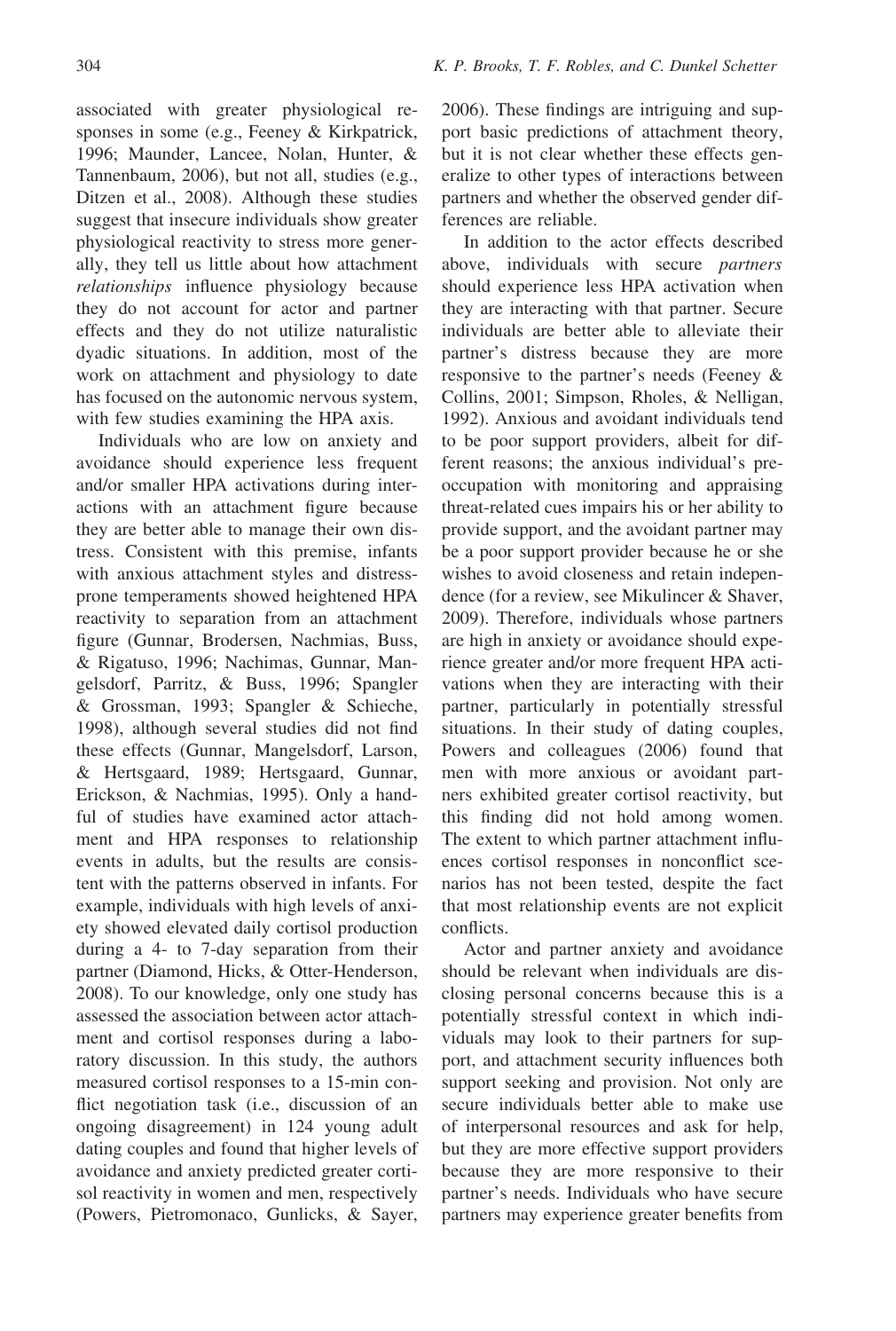the presence of their partner under these circumstances compared to individuals with less secure partners.

#### *The current study*

The aim of this study is to investigate how an individual's attachment anxiety and avoidance, as well as that of his or her romantic partner, influences that individual's cortisol response to two types of discussions: a discussion of relationship concerns, similar to conflict tasks used in previous work (Powers et al., 2006), and a discussion of personal concerns, a situation in which individuals may exchange social support. We recruited dating couples to visit our laboratory and complete the discussions on two separate occasions, while we measured their salivary cortisol. We computed indices of reactivity and recovery to index the extent to which each individual's cortisol levels increased from baseline and decreased from peak level. We chose to examine these parameters separately, rather than using an integrated measure of cortisol production over the entire discussion, because they represent different aspects of HPA function. Although excessive reactivity and sluggish recovery from stressors are both considered harmful (McEwen & Seeman, 1999), they may have distinct psychosocial correlates (e.g., Burke, Davis, Otte, & Mohr, 2005). We used hierarchical linear modeling to test the effects of actor and partner attachment on cortisol, because this statistical procedure is suited to the unique structure of dyadic data.

On the basis of the theoretical role of attachment relationships in regulating physiology, behavioral evidence that actor and partner insecurity are associated with negative relational outcomes, and the findings observed by Powers and colleagues (2006), we expected that higher levels of actor or partner anxiety or avoidance would be associated with greater reactivity and slower recovery to both discussions.

There are theoretical reasons to believe that the two dimensions of security—anxiety and avoidance—have different implications for physiology, so we tested for distinct contributions of each dimension rather than creating a summary score of overall insecurity. However, given the inconsistency of previous work we did not advance specific predictions about the effects of each dimension.

Given the gender differences observed in prior work, we tested whether the effects of actor and partner attachment varied by sex. We also performed exploratory analyses to investigate whether subjective ratings of the discussions mediated the effects of actor or partner attachment on cortisol.

#### **Method**

## *Sample*

Dating couples ages 19–34 were recruited through flyers and advertisements on the University of California, Los Angeles campus, in the surrounding community, and online. All females were nonpregnant and premenopausal. Individuals were excluded from the study if they had conditions which might alter the biological variables of interest, such as asthma, diabetes, or a skin disease, or if they took medications to treat any of the excluded medical conditions. In addition, disqualifying health behaviors included smoking, drinking more than 14 alcoholic drinks per week, drinking more than 8 caffeinated beverages per day, and using illegal drugs on a regular basis. In order to ensure that we recruited individuals in committed relationships (as opposed to casual dating relationships), we required couples to have been dating for at least 3 months and to spend at least four nights per week together overnight. Participants were required to be fluent in English.

A total of 34 couples participated in the study, but 1 couple did not complete the protocol and was excluded from our analyses. Two couples were excluded because they did not complete the attachment questionnaire, and 1 couple was excluded because they were missing cortisol data. The final sample  $(N = 60,$ mean age  $= 23.35$ ,  $SD = 3.99$ ) consisted of 30 couples who had been dating an average of 25.95 months  $(SD = 20.91, \text{ range} = 4-75)$ . The majority of the sample had completed at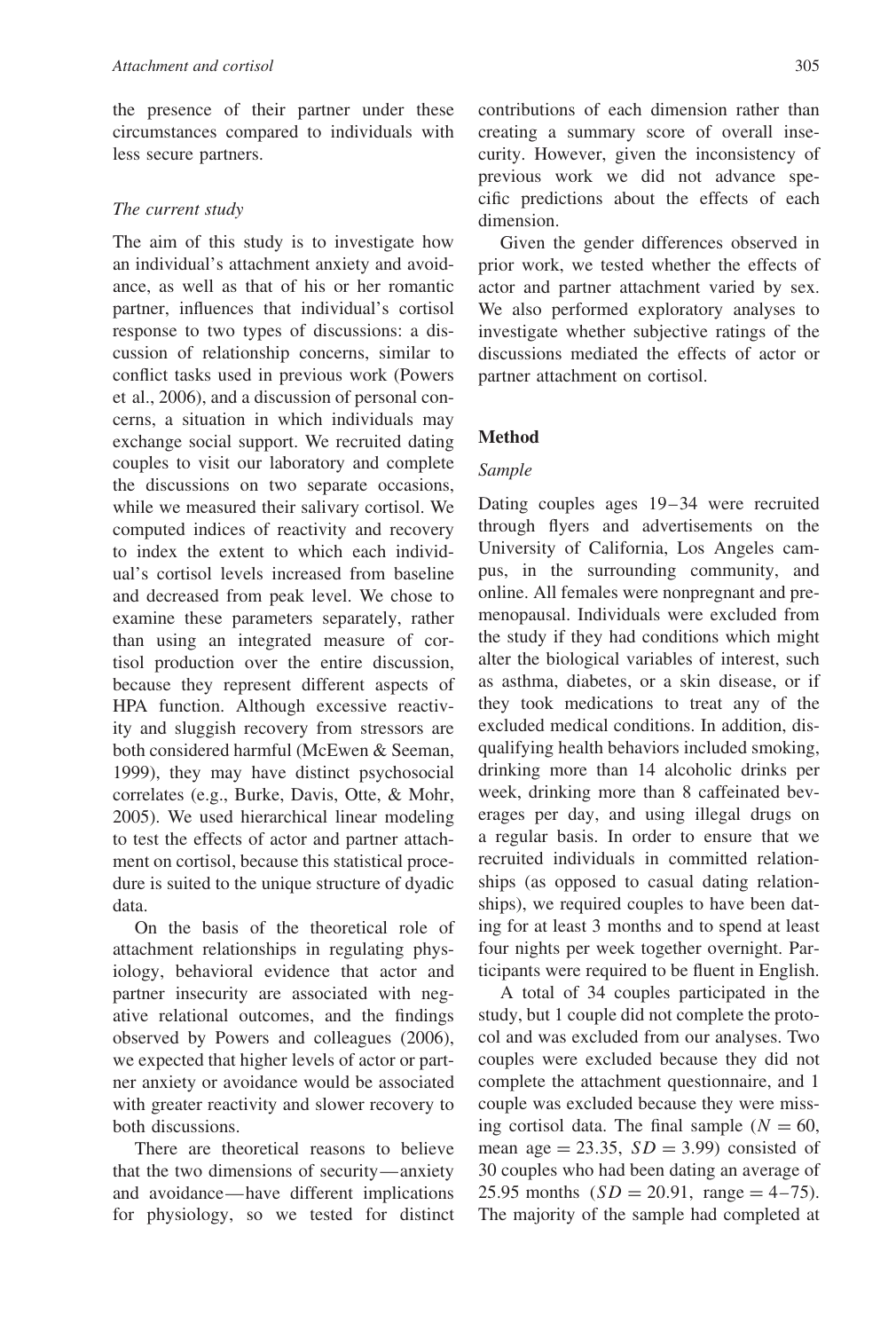least 1 year of college (53.5%) or had earned a bachelor's degree or higher (37.9%), and the remaining participants had completed less than 1 year of college (8.6%). The ethnic composition of the sample was representative of the community: 34.5% Asian, 32.8% Caucasian, 25.9% Latino, and 6.8% African American.

## *Procedure*

Data for this study were collected as part of a larger study, which involved two 3.5 hr sessions completed on subsequent days and a 30-min follow-up session on a 3rd day. The basic procedure was similar on each of the first 2 days and involved the administration of self-report measures, collection of physiological indicators, and a discussion task (see below). On the 3rd day, couples were debriefed and received monetary compensation.

#### *Arrival and adaptation period*

All laboratory sessions were scheduled at 12:30 pm to minimize the influence of diurnal variations in cortisol. Participants were instructed not to eat or drink in the hour immediately preceding the session and to refrain from strenuous exercise. After arriving at the laboratory and providing informed consent, participants sat quietly in comfortable chairs for 30 min and completed a battery of demographic, personality, and relationship measures, including a measure of attachment. As part of a separate study, we collected measures of baseline cardiovascular function from one member of the couple and performed a noninvasive skin disruption procedure on both members of the couple. Further detail about the cardiovascular and skin procedures will not be provided here, but participants did not report experiencing them as stressful, and previous work (Robles, 2007) demonstrates that they do not significantly alter cortisol responding. Saliva samples were obtained at the beginning of the adaptation period, and approximately 1 hr later immediately before participants received instructions for the discussion task.

## *Discussion task*

After getting acclimated to the laboratory and providing baseline psychological and physiological measures, participants were told, "During the next part of the session, you and your partner will have a discussion with each other." The topic of the discussion varied between the two sessions, such that during one session, the couple discussed things about themselves they wished to change (personal concern discussion) and during the other session, the couple discussed areas of disagreement in their relationship (conflict discussion). Order of administration was counterbalanced so that half of the couples completed the personal concern discussion on the first day, and order of administration did not influence any of the results.

Both discussion tasks were modeled on previous work with married couples (Gable, Reis, Impett, & Asher, 2004; Gottman, 1994; Karney & Bradbury, 1997; Pasch & Bradbury, 1998). Using questionnaires the participants had completed during the adaptation period, the interviewer helped each participant decide which conflict or personal concern he or she wanted to talk about. The most frequently selected conflict topics were uncertainty about the future of the relationship (30%), feeling like partner does not listen well (23%), problems with parents or family members (17%), partner is too critical or demanding (15%), and not spending enough time together (15%). The most frequently selected personal concern topics included wanting to exercise more (25%), improve time management (16%), perform better in school/work (11%), manage stress better (9%), and spend more time with friends (9%). The remaining percentage of participants selected miscellaneous topics such as making more money, maintaining a more regular spiritual or religious practice, getting a promotion, or improving relationships with family members.

The couple was then instructed to discuss the issues they had selected for 20 min total. One member of the couple was randomly chosen to talk about his or her issue for the first 10 min, at which point the couple was instructed to switch so that the partner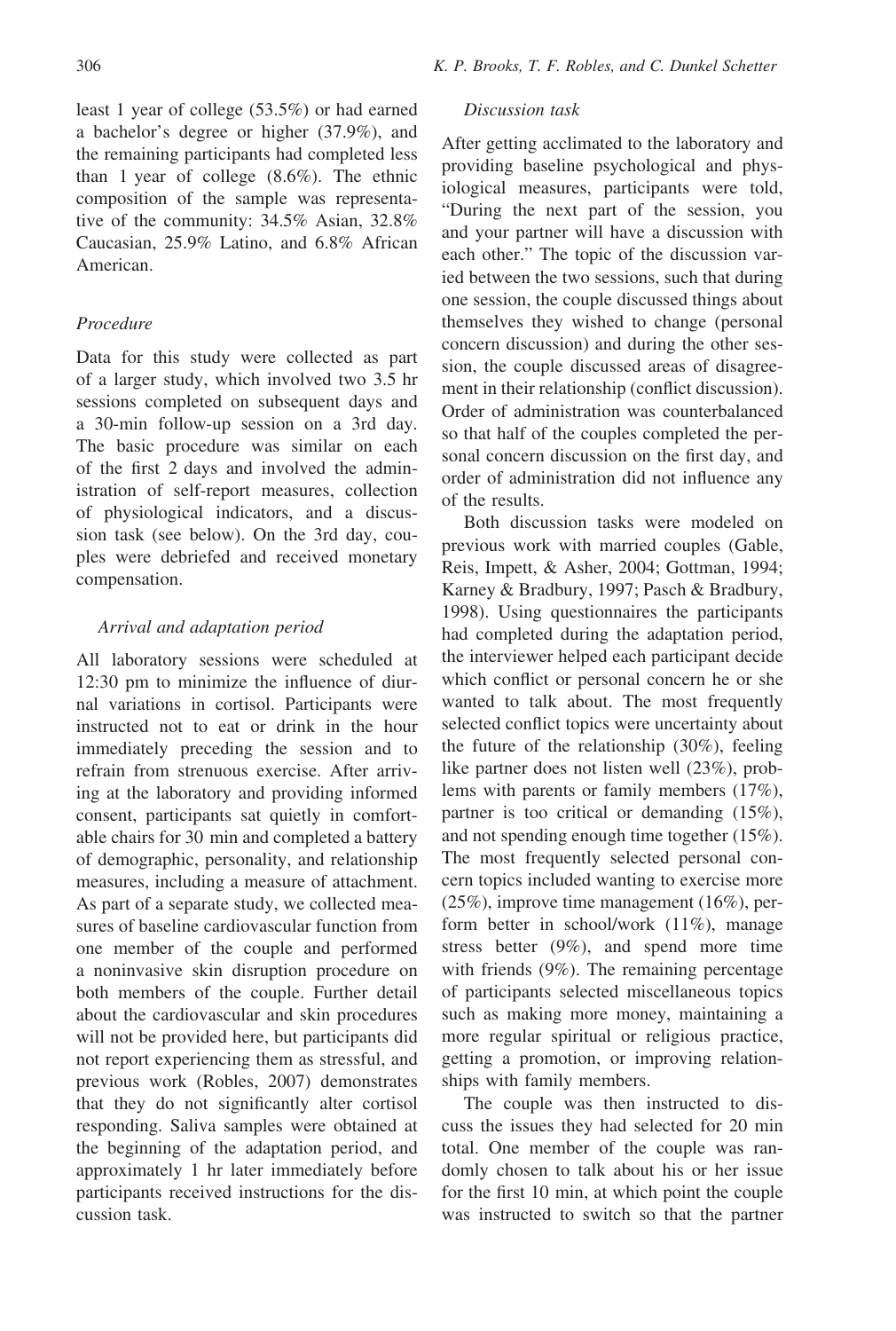could talk about his or her issue. The experimenter explained that participants were "free to respond in any way you wish" when their partner was discussing his or her concerns. We deliberately did not instruct participants to respond in a particular way (i.e., to provide support) because we wished to create a naturalistic context which closely resembled the types of interactions couples have in daily life. The interviewer left the room while the participants completed the discussions, but the discussions were monitored via intercom to ensure that participants followed the instructions. All discussions were video- and audiotaped using hidden recording equipment.

## *Post discussion*

Immediately after each discussion, participants completed a short questionnaire in which they rated their experience during the discussion (e.g., "How difficult was the discussion?") and rated how supportive their partner was during the discussion. For the remainder of the session, participants were permitted to sit quietly, study, or read magazines while additional physiological measures were obtained. Salivary cortisol samples were obtained 40 and 90 min after the discussion began.

## *Measures*

#### *Attachment anxiety and avoidance*

The 36-item Experiences in Close Relationships–Revised (ECR–R) measure was used to assess individual differences in attachment (Brennan, Clark, & Shaver, 1998; Fraley, Waller, & Brennan, 2000). The ECR–R assesses two dimensions of attachment security: anxiety and avoidance. The anxiety dimension reflects the extent to which an individual is afraid of being rejected and abandoned, and is assessed with items like "I worry that romantic partners won't care about me as much as I care about them." The avoidance dimension reflects the extent to which an individual avoids closeness and intimacy, and is assessed with items like "I prefer not to show a partner how I feel deep down." Participants were instructed to

think about how they generally experienced romantic relationships, not just the current relationship, and to respond to each statement by indicating how much they agreed or disagreed with it. Items were rated on a scale from 1 to 7, where 1 indicated *disagree strongly* and 7 indicated *agree strongly*. We computed anxiety ( $\alpha = 0.92$ ,  $M = 2.72$ ,  $SD = 1.08$ ) and avoidance ( $\alpha = 0.91$ , *M* = 2.34,  $SD = 0.90$ ) scores for each participant, and the means were comparable to normative data (Sibley, Fischer, & Liu, 2005).

#### *Discussion ratings*

Participants rated the discussion using eight items, each of which was scored from 1 (*not at all*) to 7 (*very much*). After inspecting the interitem correlations, we grouped the items into three theoretically distinct categories. *Stress* was measured with four items  $(\alpha = 0.85)$  that reflected perceptions that the discussion was stressful, difficult, challenging, and threatening, such as "How stressful was the discussion?" *Desire to quit* was measured with two items ( $\alpha = 0.88$ ) that reflected reports of quitting or desire to quit during the discussion, such as "How much did you want to quit during the discussion?" *Satisfaction with the outcome* was measured with two items  $(\alpha = 0.90)$  that reflected perceptions that the discussion went well and that the individual had achieved his or her goals, such as "To what extent did you feel the discussion went well?"

#### *Partner supportiveness*

Participants rated the effectiveness of support provided by their partner using a modified form of the Social Support Effectiveness Scale (Rini, Schetter, Hobel, Glynn, & Sandman, 2006). This scale assesses the extent to which support provided by a partner meets an individual's needs and accounts for the potential costs of receiving support, such as feelings of indebtedness or unworthiness. We assessed supportiveness in terms of both emotional support (i.e., warmth and caring) and informational support (i.e., advice). Participants were told that emotional support involves having "someone to listen to and understand our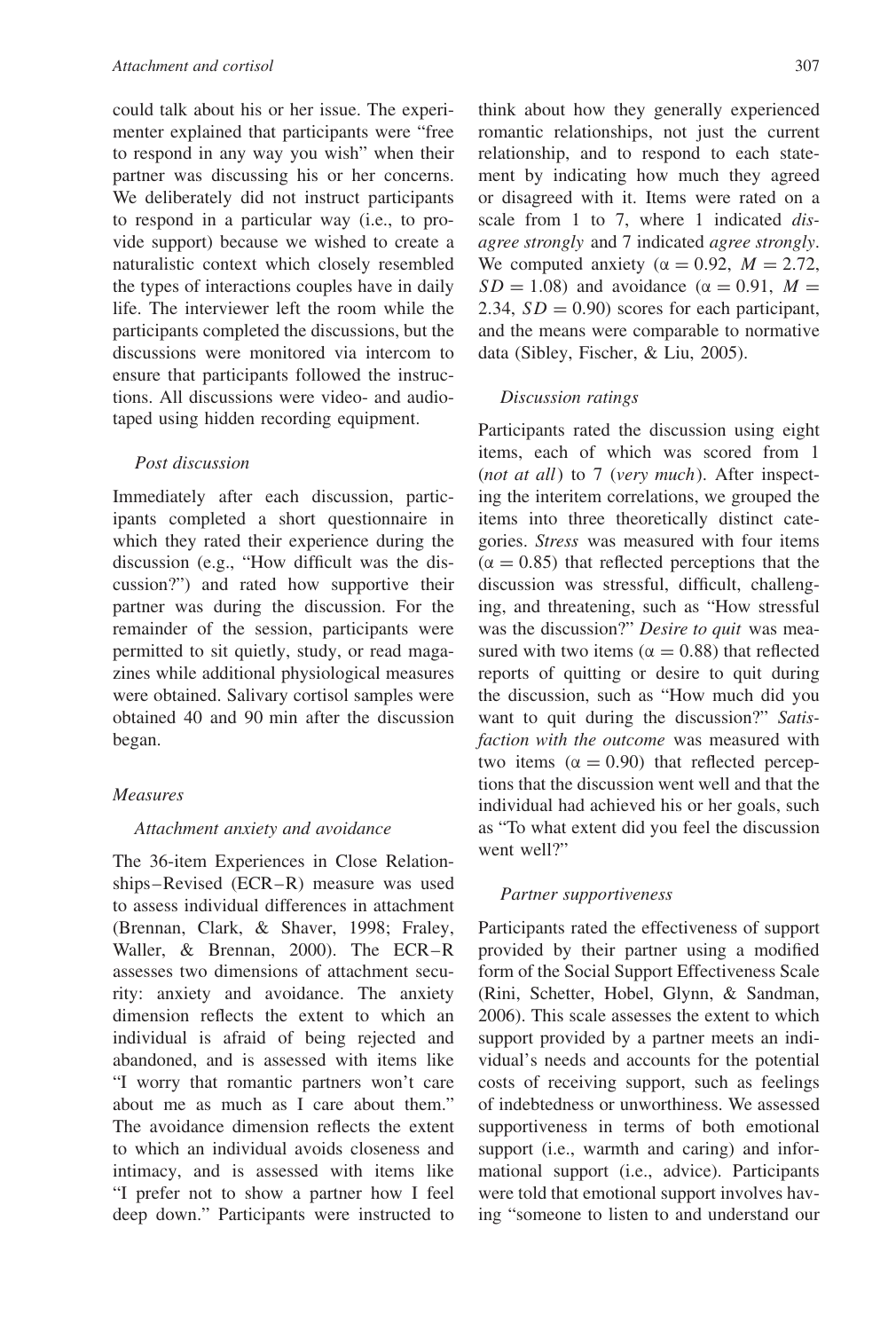feelings or to show us affection and concern" and were asked questions like "If/when your partner attempted to give you emotional support during the discussion, how good was the match between the amount of support he/she provided and the amount you wanted?" For informational support, participants were asked questions like "If you needed advice or information from your partner during the discussion, how often was it easy to get?" Items were rated on a 5-point scale, where 1 indicated *not at all* and 5 indicated *extremely*. We combined the emotional ( $\alpha = 0.92$ ) and informational ( $\alpha = 0.88$ ) support subscales to create an index of overall partner supportiveness ( $\alpha = 0.95$ ). The average partner supportiveness score was  $3.94$  (*SD* = 0.90), which corresponds to a rating of *good* or *quite a bit*.

#### *Cortisol*

Salivary cortisol was measured at four time points during each laboratory session: after the adaptation period, before receiving instructions for the discussion task and being told who would speak first, 40 min after the discussion began, and 90 min after the discussion began. From the time it is released in the bloodstream, cortisol takes approximately 20 min to appear in saliva, so these measures allowed us to determine the extent to which cortisol levels increased as the discussion began and the extent to which they decreased or remained elevated after the discussion ended. Saliva was collected using a Salivette (Sarstedt 1534; Sarstedt Inc., Newton, NC), consisting of a sterilized cotton swab, which the participant chewed in their mouth for 2 min and placed in a small beaker contained in a plastic tube. Cortisol samples were stored in a  $-20^{\circ}$ C freezer until the study was completed. After data collection was complete, cortisol levels were determined by time-resolved immunoassay with fluorometric endpoint detection (Dressendörfer, Kirschbaum, Rohde, Stahl, & Strasburger, 1992) at the Biological Psychology laboratory directed by Dr. Clemens Kirschbaum at the Technical University of Dresden in Dresden, Germany.

As the novelty of arriving at the laboratory can elicit a cortisol response, the second saliva

sample, obtained approximately 1 hr into the protocol, was used as a baseline measure. This sample was collected before couples received task instructions or were told who would be talking first, and thus was not influenced by experimental group or anticipation of the task. The remaining two samples were used as indicators of peak responding and recovery.

A small percentage of the cortisol samples (7%) were missing due to insufficient saliva. These data were not missing completely at random, meaning that simply deleting the missing cases would introduce substantial bias (Little & Rubin, 1987). To address this issue, we estimated the missing values using multiple linear regression and added a random component to each estimate by selecting randomly from the observed residuals of complete cases. Imputed cortisol values were then log transformed to correct for skew. Using log transformed and imputed data did not significantly alter the pattern of results.

We computed indices of reactivity for each discussion as the difference between peak and baseline levels, where higher values indicated greater reactivity. We computed recovery as the difference between the final cortisol measure and peak level, where smaller values indicated greater recovery.

#### *Data analyses*

Throughout the data analyses, SPSS 15.0 was used for all descriptive statistics, general linear models, and correlations. We ran analyses of variance (ANOVAs) to screen for effects of sex and order of administration on key variables. Interitem correlations were used to examine the relationships among attachment, cortisol, and subjective experience variables.

We used the Hierarchical Linear Modeling program (HLM, Version 6.0; Raudenbush, Bryk, & Congdon, 2004) to investigate the effects of actor and partner attachment on cortisol. Dyadic data present unique challenges because data for one member of a couple are related to data from his or her partner, violating the assumptions that underlie traditional analytic approaches, namely that errors are independently and identically distributed (Kenny, 1996). Hierarchical linear modeling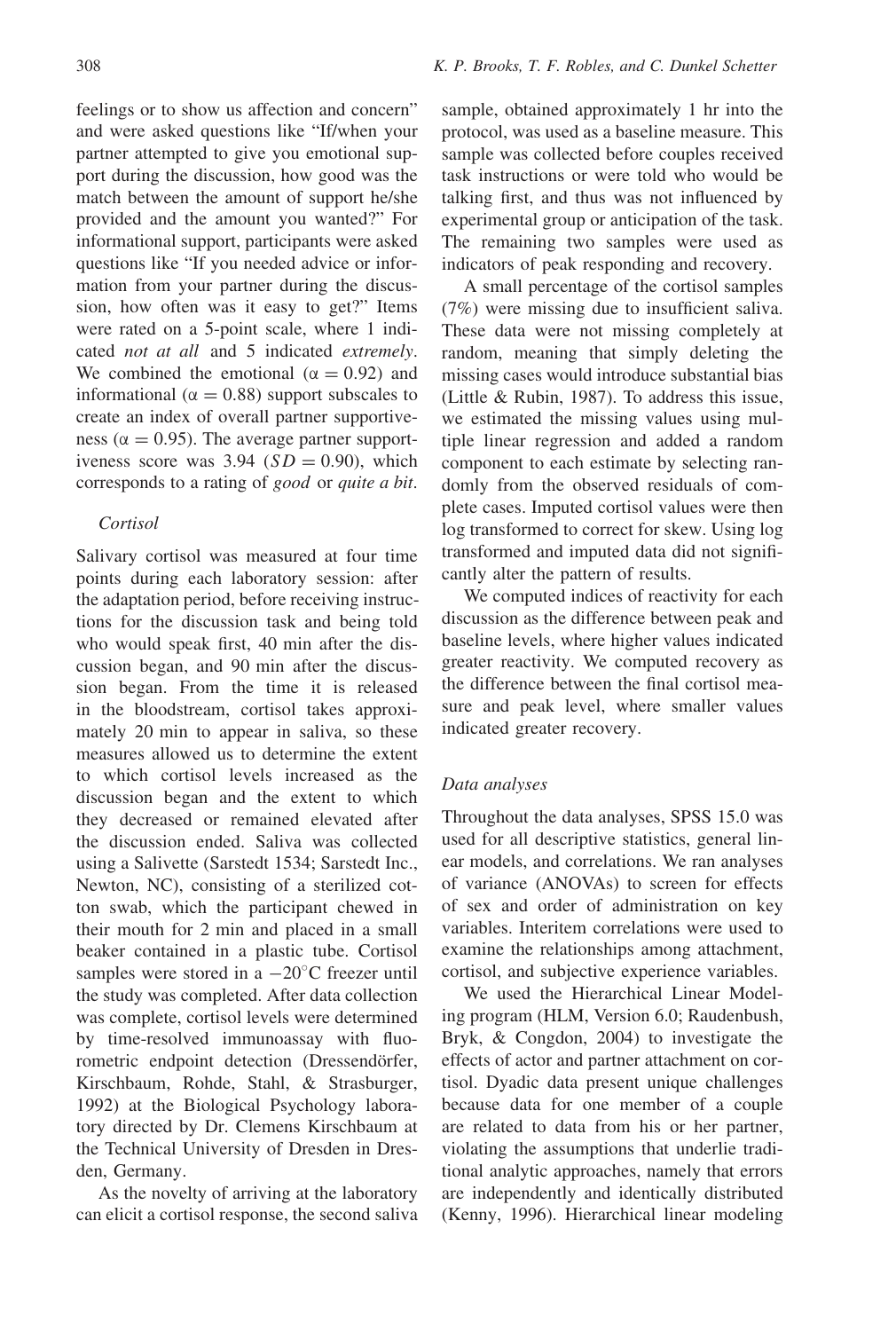accounts for this nonindependence by estimating variance at both the level of the individual and the couple, and it has become a preferred method for analyzing dyadic data (Campbell & Kashy, 2002; Kenny & Cook, 1999). In addition, hierarchical linear modeling permits the estimation of actor and partner effects, as specified within the actor-partner interdependence model (APIM; Kashy & Kenny, 1999).

#### **Results**

#### *Descriptive statistics*

To screen for gender and order effects and to examine the effects of the discussion manipulation, we conducted a series of 2 (discussion type)  $\times$  2 (order of administration)  $\times$  2 (sex) ANOVAs with subjective experience and cortisol as dependent variables. We ran separate tests for each of the cortisol outcomes of interest (reactivity and recovery during both discussions) and each of the subjective experience indices (stress, satisfaction with outcome, desire to quit, and partner supportiveness). There were no effects of discussion type, order of administration, or gender on any subjective experience or cortisol variable (all  $p s > .05$ ).

The discussions were designed to closely resemble the interactions participants had outside the laboratory. To test whether we achieved this aim, we asked participants how similar the discussions were to those they had in daily life, where 7 indicated *highly similar*. Participants rated both the personal concern  $(M = 5.8)$  and conflict  $(M = 5.8)$  discussions as very similar to interactions they had with their partner in daily life.

The correlations among actor and partner attachment variables are presented in Table 2. Within individuals, anxiety and avoidance were moderately positively skewed and were positively correlated  $(r = 0.41, p < .001)$ . Attachment scores were also correlated between partners, such that individuals with higher levels of anxiety or avoidance tended to have partners with higher levels of anxiety or avoidance as well. There were no sex differences in anxiety or avoidance.

#### *Preliminary analyses*

Descriptive statistics and correlations among attachment and cortisol variables are presented in Tables 1 and 2.

## *Cortisol*

Baseline cortisol was associated with reactivity to both discussions, such that individuals who arrived at the laboratory with higher baseline values showed less of an increase in response to the discussion. Peak cortisol (i.e., the cortisol measure obtained 40-min postdiscussion onset) was correlated with recovery during the relationship concern discussion, such that individuals who exhibited higher peak levels had greater recovery. To account for these associations we included baseline and peak cortisol as predictors of reactivity and recovery, respectively, in our hierarchical linear models.

Cortisol levels did not change significantly from baseline to peak in either discussion,  $F_{conflict}(1, 59) = 1.18$ ,  $p = .28$ ;  $F_{personal}$  $(1, 59) = 0.78$ ,  $p = .38$ . However, these findings do not imply that the discussions had no effect on cortisol production; rather, because cortisol levels decline over the course of the day, acute activations of the HPA axis may reduce the slope of the decline without causing an increase per se (Robles et al., 2006). The average start time of the discussions was 1:30 pm, meaning that cortisol levels were continuing to decline over the remainder of the session.

#### *Attachment*

Descriptive statistics for anxiety and avoidance are presented in Table 1, and the correlations among attachment variables are presented in Table 2. Higher levels of partner avoidance were associated with higher baseline cortisol during both discussions, and higher levels of actor anxiety and partner anxiety were associated with higher baseline cortisol during the conflict discussion. The fact that anxiety and avoidance scores were correlated within individuals as well as within couples made it impossible to determine the unique contributions of each dimension and to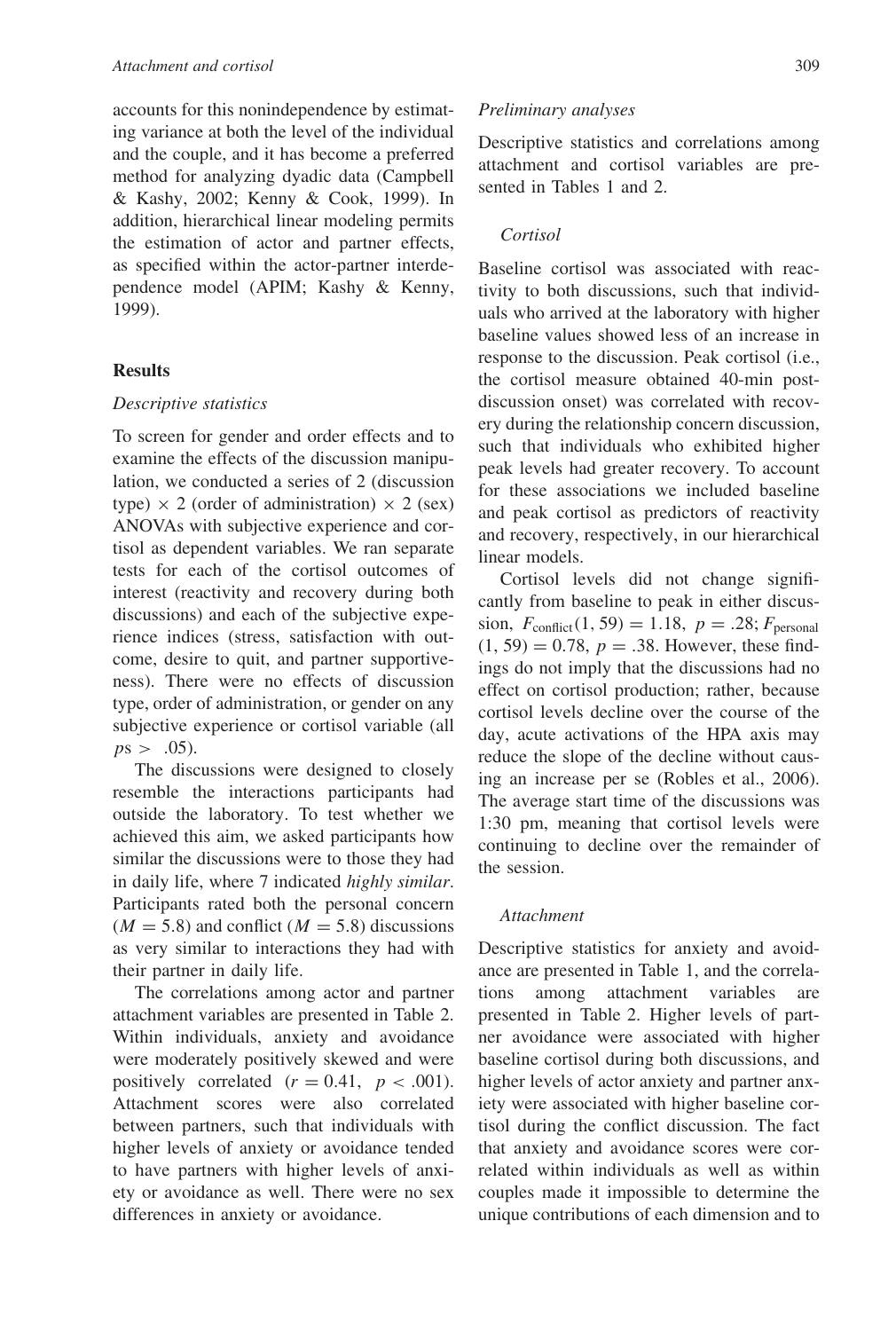| Table 1. Demographics and descriptive statistics                             |                                 |                                         |                              |                                                     |                                   |                                                      |
|------------------------------------------------------------------------------|---------------------------------|-----------------------------------------|------------------------------|-----------------------------------------------------|-----------------------------------|------------------------------------------------------|
| Variable                                                                     |                                 | Men $(n = 29)$<br>M(SD)                 |                              | 31)<br>Female $(n =$<br>M <sub>(SD</sub>            |                                   | All $(N = 60)$<br>Min-Max                            |
| Relationship length (months)<br>Body mass index<br>Age                       | 24.24                           | (3.28)<br>25.07 (20.73)<br>24.06 (4.28) |                              | 26.27 (20.68)<br>(3.56)<br>(5.21)<br>22.76<br>23.04 |                                   | $4.00 - 75.00$<br>$18.76 - 33.68$<br>$17.92 - 44.00$ |
| African American<br>Education (years)<br>Ethnicity (%)<br>Caucasian<br>Asian | 15.03<br>27.6<br>37.9<br>13.8   | (64.1)                                  |                              | (1.03)<br>14.92<br>29.0<br>38.7                     |                                   | $(2.00 - 19.00)$                                     |
| Attachment avoidance (1-7)<br>Attachment anxiety $(1-7)$<br>Latino           | 20.7                            | 2.77(0.91)<br>2.36(0.90)                |                              | 2.66(1.24)<br>2.30(0.91)<br>32.3                    |                                   | $1.00 - 5.06$<br>$1.06 - 6.67$                       |
|                                                                              |                                 |                                         |                              | Discussion topic                                    |                                   |                                                      |
|                                                                              | Men M (SD)                      |                                         | Female M (SD)                |                                                     |                                   | All Min-Max                                          |
|                                                                              | Conflict                        | Personal                                | Conflict                     | Personal                                            | Conflict                          | Personal                                             |
| Salivary cortisol (µg/dL)<br>Baseline                                        | 6.06(3.43)                      | 4.90(2.20)                              | (2.97)<br>6.18               | 6.01 (3.06)                                         | $2.11 - 17.25$                    | $0.79 - 12.90$                                       |
| Peak (40-min postdiscussion onset)                                           | 5.92 (4.73)                     | 5.60 (3.70)                             | (2.87)<br>5.71               | (3.32)<br>5.33                                      | $1.53 - 22.96$                    | $1.20 - 19.88$                                       |
| Final (90-min postdiscussion onset)<br>Reactivity                            | $-0.14(5.72)$<br>(2.23)<br>4.68 | 5.73 (3.26)<br>0.70(3.97)               | (2.35)<br>(2.25)<br>4.96     | (2.94)<br>(3.61)<br>$-0.68$<br>5.25                 | $-11.0 - 19.44$<br>$1.55 - 11.54$ | $-8.35 - 15.25$<br>$1.89 - 17.46$                    |
| Subjective experience $(1-7)^a$<br>Recovery                                  | (3.67)<br>$-1.24$               | (3.38)<br>0.13                          | (2.14)<br>$-0.47$<br>$-0.75$ | (2.00)<br>$-0.08$                                   | $-16.47 - 8.09$                   | $-9.62 - 7.45$                                       |
| Desire to quit<br>Stress                                                     | 2.77 (1.31)<br>1.93 (1.26)      | 2.31(1.35)<br>(1.37)<br>1.81            | 2.59 (1.00)<br>2.40(1.71)    | 2.10(1.17)<br>1.84 (1.11)                           | $.00 - 6.75$<br>$1.00 - 6.50$     | $0.00 - 5.50$<br>$1.00 - 6.00$                       |
| Satisfaction with outcome                                                    | 4.76 (1.51)                     | 5.07 (1.52)                             | 4.93 (1.38)                  | 5.38 (1.46)                                         | $00 - 7.00$<br>$.50 - 5.00$       | $1.00 - 7.00$                                        |
| Partner supportiveness (1-5)                                                 | 3.56 (0.79)                     | (0.85)<br>3.84                          | 3.66 (0.93)                  | 4.02 (0.96)                                         |                                   | $.50 - 5.00$                                         |

<sup>a</sup>Female  $n = 29$  for conflict discussion,  $n = 28$  for personal concern discussion. <sup>a</sup>Female  $n = 29$  for conflict discussion,  $n = 28$  for personal concern discussion.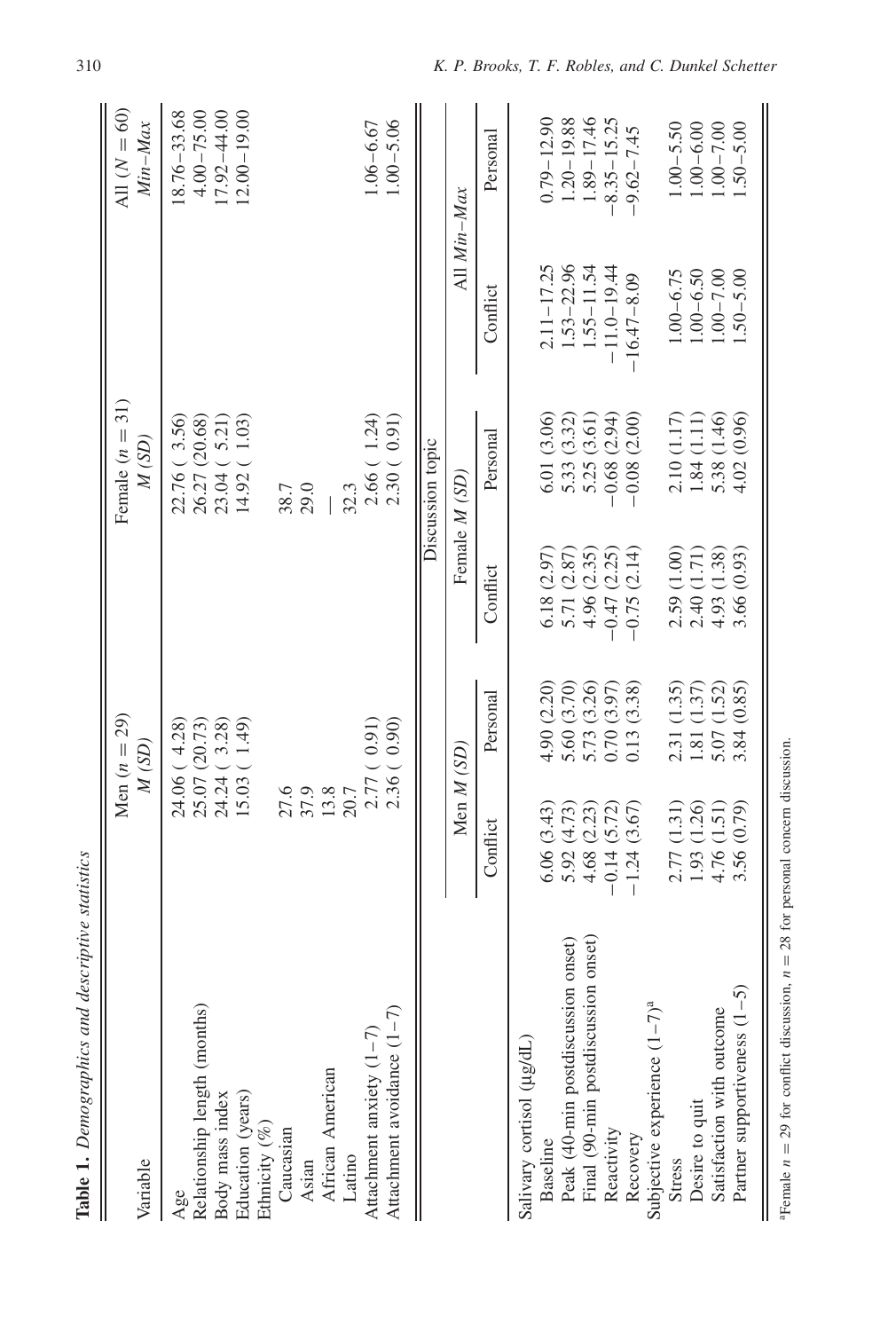|                                         |                 |                        |                 |                 |                                    |        | Cortisol—conflict discussion                                          |          |
|-----------------------------------------|-----------------|------------------------|-----------------|-----------------|------------------------------------|--------|-----------------------------------------------------------------------|----------|
|                                         | Actor           | Actor                  |                 | Partner Partner |                                    |        | anxiety avoidance anxiety avoidance Baseline Peak Reactivity Recovery |          |
| Actor anxiety                           |                 |                        |                 |                 | $.29*$                             | $.30*$ | 0.03                                                                  | $-.16$   |
| Actor<br>avoidance                      | $.41***$        |                        |                 |                 | $22^{\dagger}$                     |        | $.23^{\dagger}$ .02                                                   | $-.06$   |
| Partner<br>anxiety                      | $.64***$        | $.36**$                |                 |                 | $.27*$                             |        | $.20 - .05$                                                           | $-.12$   |
| Partner<br>avoidance                    | $.36**$         | $.38***$               | $.41**$         |                 | $.36^{**}$ $.32^*$ $-.02$          |        |                                                                       | $-.13$   |
| Cortisol—personal concern discussion    |                 |                        |                 |                 |                                    |        |                                                                       |          |
| <b>Baseline</b>                         | .12             | .17                    | $.23^{\dagger}$ | $.27*$          |                                    |        | $.46^{**}$ -.46**                                                     | $-.16$   |
| Peak                                    | $.23^{\dagger}$ | $.19 \t .22^{\dagger}$ |                 | $.36*$          | $.53***$                           |        | $-$ .58**                                                             | $-.55**$ |
| Reactivity .16 .06 .05 .15              |                 |                        |                 |                 | $-.30*$                            |        | $.66***$ —                                                            | $-.41**$ |
| Recovery $-.25^{\dagger}$ $-.17$ $-.08$ |                 |                        |                 |                 | $-.08 - .12 - .41^{**} - .35^{**}$ |        |                                                                       |          |

**Table 2.** *Interitem correlations among attachment and cortisol variables*

*Note.* Gray shaded area reflects correlations among cortisol values during relationship concern discussion.  $\phi^{\dagger} p < .10.^{\circ} p < .05.^{\circ} \phi < .01.$ 

distinguish between actor and partner effects, further highlighting the need for multilevel modeling.

#### *Hierarchical linear modeling results*

To test the effects of actor and partner attachment on cortisol reactivity and recovery during each discussion, we specified models of the form:

$$
Y_{ij} = \beta_{0j} + \beta_{1j} \text{ (participant sex)}
$$
  
+  $\beta_{2j}$  (baseline OR peak cortisol)  
+  $\beta_{3j}$  (actor anxiety)  
+  $\beta_{4j}$  (partner anxiety)  
+  $\beta_{5j}$  (actor avoidance)  
+  $\beta_{6j}$  (partner avoidance) +  $e_{ij}$   

$$
\beta_{0j} = \gamma_{00} + u_{0j}
$$

$$
\beta_{1j} \,=\gamma_{10},\ldots,\beta_{6j} \,=\gamma_{60}
$$

where  $Y_{ij}$  was the cortisol outcome variable of interest (i.e., reactivity or recovery during conflict or personal concern discussion) of individual *i* in couple *j.* Baseline and peak cortisols were included as predictors of reactivity and recovery, respectively. We allowed the intercept to vary randomly and specified all other effects as fixed. In other words, we expected that couples would vary in their mean cortisol response, but that the effects of our predictors would not vary across couples. In accordance with prior recommendations (Campbell & Kashy, 2002; Kenny & Cook, 1999), we grand mean centered all variables before entering them into the model.

Results are presented in Table 3. All coefficients presented in the table and reported in the text are unstandardized. As predicted, baseline and peak cortisol predicted reactivity and recovery, respectively, during both discussions. Actor anxiety was a marginal predictor of recovery from the personal concern discussion, such that higher levels of anxiety were associated with less reactivity,  $B = -0.049$ ,  $t(53) = -1.73$ ,  $p = .09$ , but no other attachment variables were significant predictors.

To test whether the effects of attachment on cortisol varied by gender, we ran a second set of models which specified sex-specific parameters. These models took the following form:

- $Y_{ij} = \beta_{m1j}$  (male intercept)
	- $+ \beta_{f2}$ *j* (female intercept)
	- $+ \beta_{m3j}$  (male baseline OR peak)
	- $+ \beta_{f4j}$  (female baseline OR peak)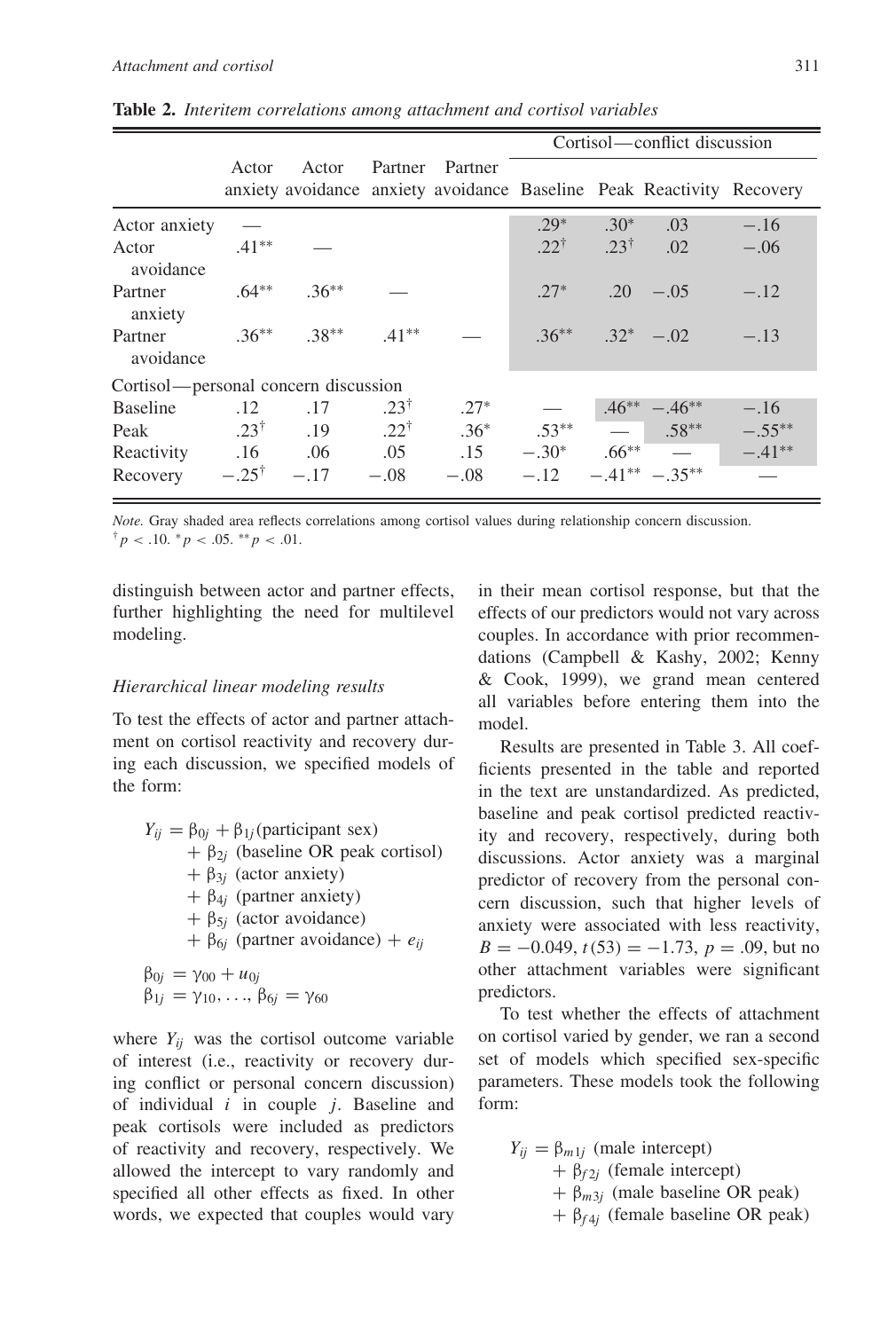|                                                   |                    | Conflict discussion  |                 |                      |                                                                                                                                        |                                     | Personal concern discussion |                                        |
|---------------------------------------------------|--------------------|----------------------|-----------------|----------------------|----------------------------------------------------------------------------------------------------------------------------------------|-------------------------------------|-----------------------------|----------------------------------------|
| Reactivity: Fixed effects                         | $\overline{B}$     | SE <sub></sub>       | t(d)            | ρ                    | B                                                                                                                                      | <b>SE</b>                           | f(d)                        | d                                      |
| Intercept                                         | $-0.03$            |                      | (29)<br>$-1.81$ |                      | $-0.02$                                                                                                                                |                                     | (29)<br>$-0.89$             | 38                                     |
| Sex                                               | $-0.00$            |                      | (53)<br>$-0.16$ |                      | $-0.03$                                                                                                                                |                                     | $-1.14$                     |                                        |
| Baseline cortisol                                 | $-0.59**$          |                      | (53)<br>$-4.21$ |                      | $-0.39*$                                                                                                                               |                                     | $-2.64$                     |                                        |
| Actor anxiety                                     | 0.01               | 881488<br>000000     | (53)<br>1.07    | 3588                 | 0.03                                                                                                                                   | 0.03<br>0.03<br>0.000000<br>0.00000 | 666)<br>0.88                | 858879                                 |
| Partner anxiety                                   | $-0.02$            |                      | (53)<br>$-0.50$ |                      | $-0.01$                                                                                                                                |                                     | $-0.29$                     |                                        |
| Actor avoidance                                   | 0.01               | 0.03                 | (53)<br>0.37    | <b>SH4</b>           | $-0.00$                                                                                                                                |                                     | (53)<br>$-0.08$             |                                        |
| Partner avoidance                                 | 0.03               |                      | (53)<br>0.96    |                      | 0.05                                                                                                                                   |                                     | (53)<br>1.55                |                                        |
| Random effects                                    | Variance component | SD                   | $x^2$ (df)      | ρ                    | Variance component                                                                                                                     | SD                                  | $x^2$ (df)                  | ρ                                      |
| $\mu_0$<br>$e_{ij}$                               | 0.00<br>0.04       | 0.20<br>0.01         | 24.09 (29)      | 50<br>٨              | 0.00<br>0.04                                                                                                                           | 0.01<br>0.21                        | 24.40 (29)                  | > .50                                  |
| Recovery: Fixed effects                           | $\overline{B}$     | <b>SE</b>            | $t$ (df)        | p                    | B                                                                                                                                      | <b>SE</b>                           | t(d)                        | d                                      |
| Intercept                                         | $-0.07**$          |                      | (29)<br>3.19    | 8                    | $-0.01$                                                                                                                                | 0.02                                | (29)<br>$-0.58$             |                                        |
| Sex                                               | 0.02               |                      | (53)<br>0.92    |                      | $-0.01$                                                                                                                                |                                     | (53)                        | 578                                    |
| Peak cortisol                                     | $-0.49**$          | 0.21<br>0.21<br>0.37 | (53)<br>$-4.71$ | 88.8                 | $-0.34**$                                                                                                                              |                                     | (53)<br>$-0.28$<br>$-3.43$  | 8.8847                                 |
| Actor anxiety                                     | 0.00               |                      | (53)<br>0.05    |                      | $-0.05^{\dagger}$                                                                                                                      |                                     | $-1.73$                     |                                        |
| Partner anxiety                                   | $-0.01$            | 0.03                 | (53)<br>$-0.40$ | 8.57                 | 0.03                                                                                                                                   |                                     | $\frac{1}{2}$<br>0.88       |                                        |
| Actor avoidance                                   | 0.02               | 0.03                 | 0.60(53)        |                      | $-0.02$                                                                                                                                |                                     | (53)<br>$-0.79$             |                                        |
| Partner avoidance                                 | 0.01               | 0.03                 | (53)<br>0.34    |                      | 0.05                                                                                                                                   |                                     | (53)<br>1.64                |                                        |
| Random effects                                    | Variance component | S <sub>D</sub>       | $x^2$ (df)      | p                    | Variance component                                                                                                                     | S <sub>D</sub>                      | $\chi^2$ (df)               | D                                      |
| $\mu_0$<br>$e_{ij}$                               | 0.00<br>0.03       |                      | 24.73 (29)      | $\overline{50}$<br>٨ | 0.03                                                                                                                                   | 0.17                                | 17.63(29)                   | $\overline{50}$<br>$\overline{\wedge}$ |
| Note. Gender coded as 1 (female) and $-1$ (male). |                    |                      |                 |                      | All cortisol variables were log transformed prior to analysis, and all predictors were grand mean centered. $B =$ unstandardized least |                                     |                             |                                        |

−1 (*male*). All cortisol variables were log transformed prior to analysis, and all predictors were grand mean centered.  $\tilde{d}$ i, ÷. i. squares estimate of regression coefficient;  $SE$  = standard error of the regression coefficient.<br>
<sup>†</sup> $p < .10$ . \*  $p < .01$ . \*  $p < .05$ . standard error of the regression coefficient. squares estimate of regression coefficient; *SE Note.* Gender coded as 1 (*female*) and  $<sup>†</sup>p < 0.10.$  <sup>∗∗</sup> $p < 0.01.$  \*  $p < 0.05$ .</sup>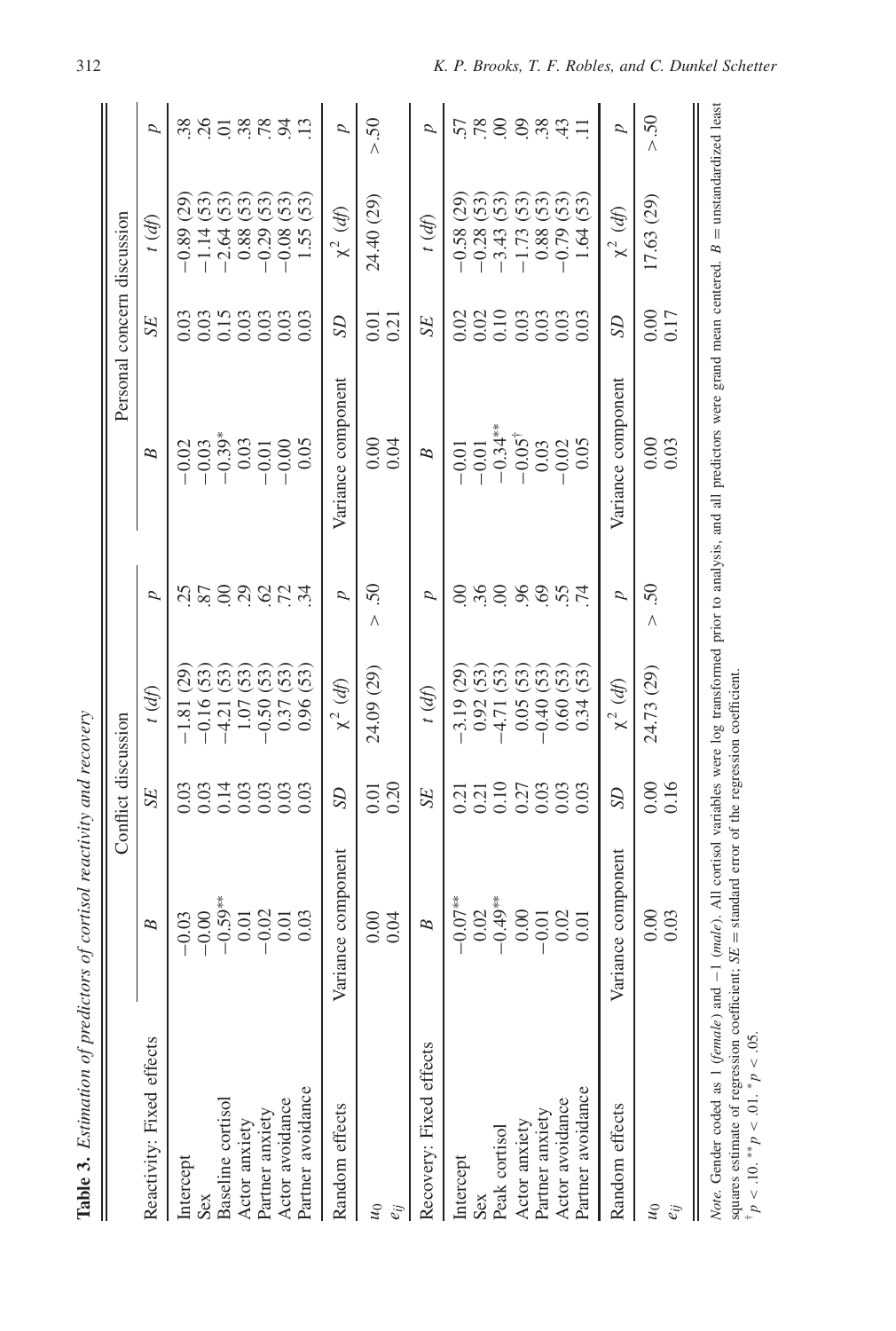- $+ \beta_{m5}$ *(male actor anxiety)*  $+ \beta_{f6}$  (female actor anxiety)  $+ \beta_{m7}$ *j* (male actor avoidance)  $+ \beta_{f8j}$  (female actor avoidance)  $+ \beta_{m9j}$  (male partner anxiety)  $+ \beta_{f10j}$  (female partner anxiety)  $+ \beta_{m11j}$  (male partner avoidance)  $+ \beta_{f12j}$  (female partner avoidance)
	- $+$   $e_{ij}$ .

β*m*1*<sup>j</sup>* = γ10*,...*, β*<sup>f</sup>* <sup>12</sup>*<sup>j</sup>* = γ<sup>12</sup>

Results are presented in Table 4. For women, higher levels of partner avoidance predicted greater reactivity to both discussions, controlling for baseline cortisol, actor anxiety and avoidance, and partner anxiety,  $B_{\text{conflict}} = 0.09$ ,  $t(48) = 2.02$ ,  $p < .05$ ;  $B_{\text{personal}} = 0.13, t(48) = 2.44, p < .05.$  In other words, women whose partners were high in avoidance showed attenuated declines in cortisol to both discussions, as compared to women whose partners were low in avoidance. Higher levels of male actor anxiety predicted greater reactivity to the conflict discussion, controlling for baseline cortisol, actor avoidance, and partner anxiety and avoidance,  $B = 0.19$ ,  $t(48) = 3.06$ ,  $p < .01$ . This finding indicates that men who were high in anxiety had greater reactivity to the conflict discussion than men who were low in anxiety. Actor and partner attachment did not predict recovery from either discussion among men or women. To illustrate these findings, predicted cortisol reactivity for women whose partners are high and low in avoidance  $(\pm 1)$ *SD*) are plotted in Figure 1. Predicted cortisol responses to the conflict discussion for men who are high and low in anxiety  $(\pm 1 S D)$  are presented in Figure 2.

## *Subjective experience as a potential mediator*

To test whether subjective experience mediated the gender-specific effects of attachment on cortisol reactivity, we examined the correlations among attachment and discussion ratings. Among women, higher levels of actor anxiety were associated with marginally lower ratings of satisfaction during the personal concern discussion  $(r = -.33, ...)$ 

 $p = .08$ ) and higher levels of actor avoidance were associated with marginally greater desire to quit during the personal concern discussion ( $r = .34$ ,  $p = .08$ ). Higher levels of partner anxiety and avoidance were associated with greater ratings of stress  $(r = .46, )$  $p < .05$  and desire to quit ( $r = .43$ ,  $p < .05$ ) during the personal concern discussion, and higher levels of partner avoidance were associated with marginally greater ratings of stress  $(r = .32, p = .10)$  and desire to quit  $(r = .10)$ *.*37, *p* = *.*06). Interestingly, actor and partner attachment were not correlated with any ratings of the conflict discussion among women.

Among men, the most consistent associations were seen between actor anxiety and subjective experience, such that men who were higher on anxiety rated both discussions as more stressful ( $r_{\text{personal}} = .55$ ,  $p <$ *.*01;  $r_{conflict} = .47$ ,  $p < .05$ ) and reported a marginally greater desire to quit during the personal concern discussion ( $r = .32$ ,  $p =$ *.*09). Higher levels of actor avoidance were associated with greater ratings of stress  $(r =$  $.44, p < .05$ ) and marginally greater desire to quit  $(r = .34, p = .07)$  during the personal concern discussion. Finally, men whose partners were higher in avoidance rated the conflict discussion as more stressful (*r* = *.*42,  $p < .05$ ).

Among women, partner avoidance was correlated with marginally greater ratings of stress and desire to quit during the personal concern discussion, but neither of these variables was related to cortisol reactivity  $(r_{\text{stress}} = .18, p = .37; r_{\text{quit}} = .12, p = .54).$ Among men, actor anxiety was correlated with greater ratings of stress during the conflict discussion, but stress was not correlated with cortisol reactivity  $(r = .11, p = .42)$ . Given the lack of association between these potential mediators and cortisol outcomes, we did not conduct formal tests of mediation.

#### **Discussion**

This study examined the effects of actor and partner attachment on cortisol responses to discussions of personal and relationship concerns with a romantic partner. Hierarchical linear modeling revealed that among women,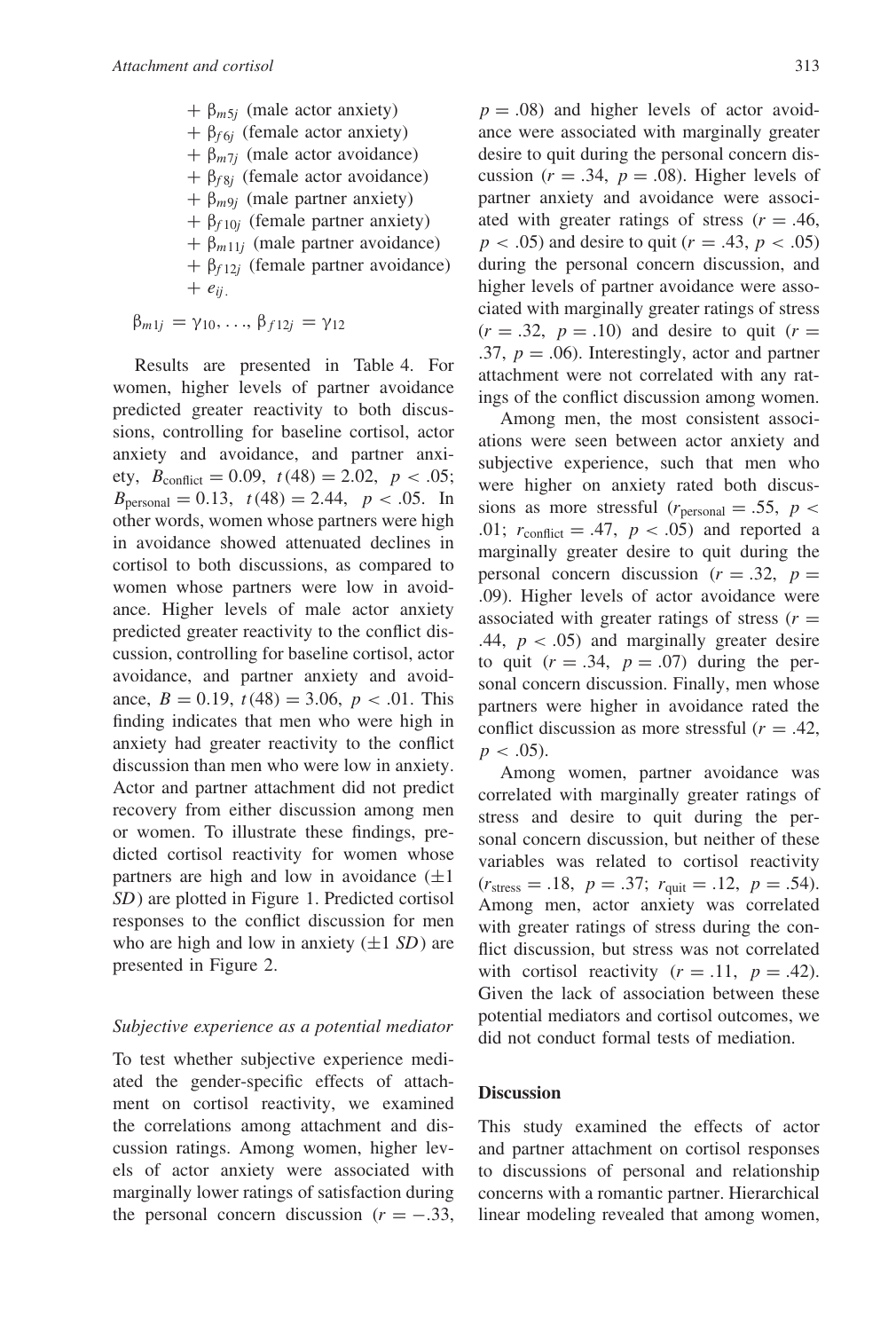|                             |                  |      | Conflict discussion |                |                        |      | Personal concern discussion |                  |
|-----------------------------|------------------|------|---------------------|----------------|------------------------|------|-----------------------------|------------------|
| Variable                    | $\boldsymbol{B}$ | SE   | $t(d\hat{f})$       | $\overline{p}$ | $\boldsymbol{B}$       | SE   | $t(d\hat{f})$               | $\boldsymbol{p}$ |
| Reactivity                  |                  |      |                     |                |                        |      |                             |                  |
| Male intercept              | $0.23*$          | 0.10 | 2.22(48)            |                | $.03 \quad 0.13$       | 0.13 | 1.00(48)                    | .31              |
| Female intercept            | $-0.28*$         | 0.10 | $-2.83(48)$         |                | $.01 - 0.17$           | 0.12 | $-1.44(48)$                 | .16              |
| Male baseline cortisol      | $-0.93**$        | 0.17 | $-5.33(48)$         |                | $.00 - 0.54^{\dagger}$ | 0.28 | $-1.92(48)$                 | .06              |
| Female baseline             | $-0.24$          | 0.19 | $-1.25(48)$         |                | $.22 - 0.19$           | 0.19 | $-1.02(48)$                 | .31              |
| cortisol                    |                  |      |                     |                |                        |      |                             |                  |
| Male actor anxiety          | $0.19**$         | 0.06 | 3.06(48)            | .00            | 0.07                   | 0.07 | 0.99(48)                    | .33              |
| Female actor anxiety        | 0.01             | 0.04 | 0.32(48)            | .75            | 0.02                   | 0.04 | 0.53(48)                    | .60              |
| Male actor avoidance        | $-0.04$          | 0.05 | $-0.92(48)$         |                | $.36 - 0.01$           | 0.05 | $-0.12(48)$                 | .91              |
| Female actor<br>avoidance   | 0.02             | 0.04 | 0.43(48)            |                | $.67 - 0.28$           | 0.05 | $-0.58(48)$                 | .57              |
| Male partner anxiety        | $-0.05$          |      | $0.04 -1.22(48)$    |                | $.23 - 0.02$           | 0.04 | $-0.51(48)$                 | .62              |
| Female partner              | $-0.07$          | .06  | $-1.16(48)$         |                | $.25 - 0.02$           | 0.07 | $-0.24(48)$                 | .81              |
| anxiety                     |                  |      |                     |                |                        |      |                             |                  |
| Male partner<br>avoidance   | $-0.01$          | 0.04 | $-0.32(48)$         | .75            | 0.00                   | 0.06 | 0.04(48)                    | .97              |
| Female partner              | $0.09*$          | 0.05 | 2.02(48)            | .05            | $0.13*$                | 0.05 | 2.44(48)                    | .02              |
| avoidance                   |                  |      |                     |                |                        |      |                             |                  |
| Recovery                    |                  |      |                     |                |                        |      |                             |                  |
| Male intercept              | $-0.04$          | 0.09 | $-0.45(48)$         | .65            | 0.10                   | 0.08 | 1.25(48)                    | .22              |
| Female intercept            | $-0.09$          | 0.08 | $-1.11(48)$         |                | $.28 - 0.12$           | 0.07 | $-1.59(48)$                 | .12              |
| Male peak cortisol          | $-0.59**$        | 0.15 | $-3.79(48)$         |                | $.00 - 0.51**$         | 0.15 | $-3.30(48)$                 | .00              |
| Female peak cortisol        | $-0.45**$        | 0.17 | $-2.67(48)$         |                | $.01 - 0.20$           | 0.13 | $-1.50(48)$                 | .14              |
| Male actor anxiety          | 0.05             | 0.06 | 0.73(48)            |                | $.47 - 0.05$           |      | $0.06 -0.80(48)$            | .43              |
| Female actor anxiety        | 0.01             | 0.03 | 0.17(48)            |                | $.86 - 0.03$           |      | $0.04 -0.93(48)$            | .36              |
| Male actor avoidance        | $-0.04$          | 0.04 | $-0.84(48)$         |                | $.40 - 0.04$           | 0.05 | $-0.91(48)$                 | .37              |
| Female actor<br>avoidance   | 0.05             | 0.04 | 1.44(48)            |                | $.16 - 0.00$           |      | $0.04 -0.07(48)$            | .94              |
| Male partner anxiety        | $-0.02$          |      | $0.04 -0.43(48)$    | .67            | 0.04                   | 0.04 | 1.10(48)                    | .28              |
| Female partner              | $-0.04$          | 0.06 | $-0.77(48)$         |                | $.44 - 0.03$           | 0.06 | $-0.54(48)$                 | .59              |
| anxiety                     |                  |      |                     |                |                        |      |                             |                  |
| Male partner<br>avoidance   | 0.01             | 0.04 | 0.33(48)            | .74            | 0.06                   | 0.04 | 1.53(48)                    | .13              |
| Female partner<br>avoidance | 0.00             | 0.05 | 0.18(48)            | .86            | 0.04                   | 0.05 | 0.92(48)                    | .36              |

*Note.* Gender coded as 1 (*female*) and −1 (*male*). All cortisol variables were log transformed prior to analysis, and all predictors were grand mean centered.  $B =$  Unstandardized least-squares estimate of regression coefficient,  $SE =$  standard error of the regression coefficient.  $*$ <sup>\*</sup>*p* < .01.  $*$ *p* < .05. <sup>†</sup>*p* < .10.

higher levels of partner avoidance predicted greater reactivity to both discussions, and among men, higher levels of actor anxiety predicted greater reactivity to the conflict discussion. Although aspects of actor and partner attachment have been associated with cortisol responding during conflict in previous work (Powers et al., 2006), this study is the first to demonstrate that actor and partner attachment also influence cortisol responding during nonconflictual exchanges involving the exchange of social support.

*models*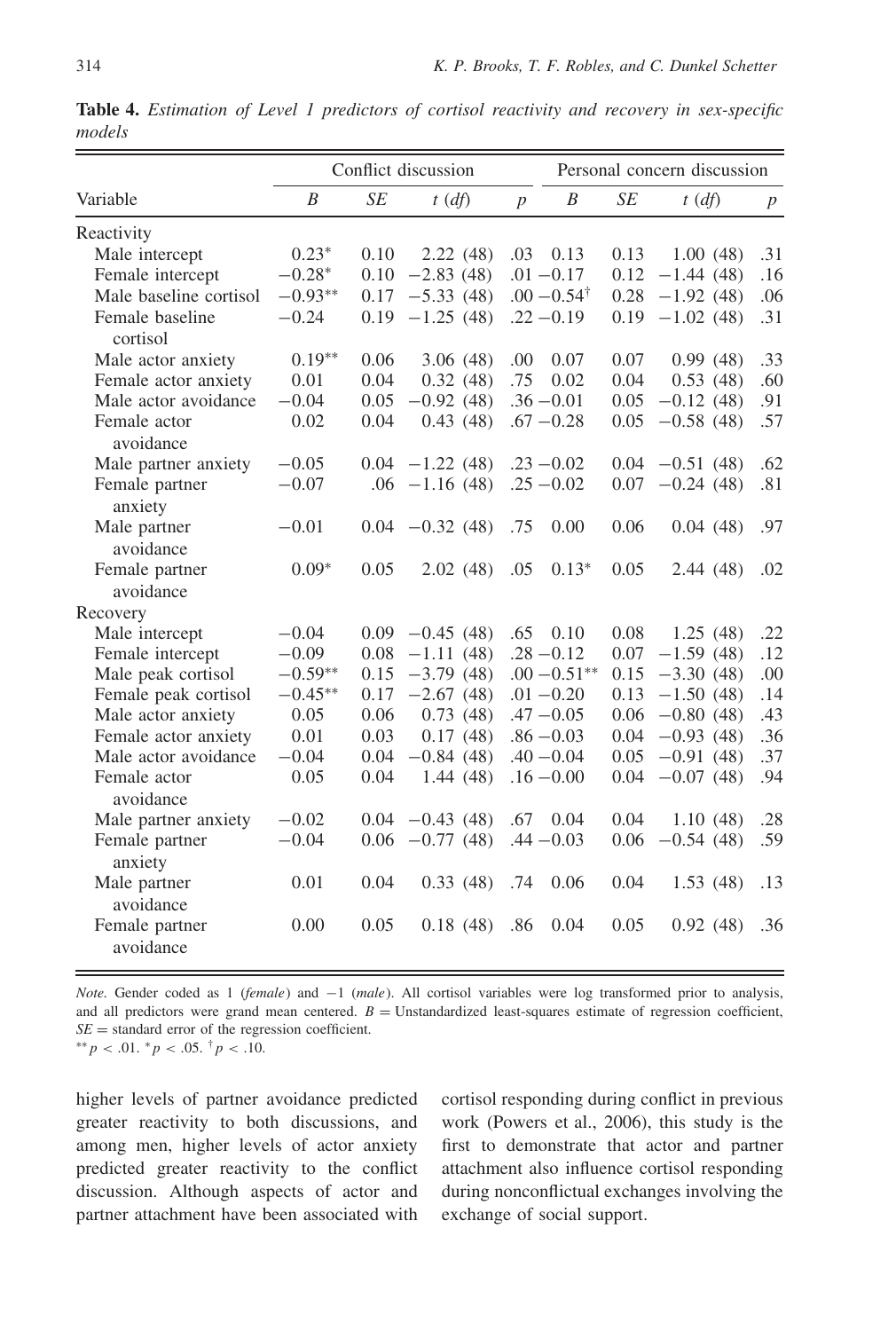

**Figure 1.** Predicted female cortisol responses to conflict and personal concern discussions, at ±1 *SD* partner avoidance.

*Note.* Postdiscussion values were obtained 40 min postdiscussion onset.



**Figure 2.** Predicted male cortisol responses to conflict discussion, at ±1 *SD* actor anxiety. *Note.* Postdiscussion values were obtained 40 min postdiscussion onset.

#### *Partner attachment and cortisol*

Women with more avoidant partners had greater reactivity to both discussions, as compared to women with less avoidant partners, controlling for the woman's own levels of anxiety and avoidance and the partner's level

of anxiety. The fact that we did not observe this effect among men is consistent with evidence that the association between physiological responding and a partner's negative behavior is stronger among women (Ewart, Taylor, Kraemer, & Agras, 1991; Smith, Gallo, Goble, Ngu, & Stark, 1998). However, these findings are inconsistent with those of Powers and colleagues (2006), who found no effect of partner attachment on cortisol among women. The discrepancy between studies could reflect our modest sample size, which may have hindered our ability to detect actor effects among women, methodological differences (i.e., our discussion task was 5 min longer), and differences in sample composition (i.e., our sample was older and considerably more diverse).

The fact that partner avoidance, but not anxiety, predicted cortisol reactivity among women suggests that the presence of an anxious partner may be less physiologically activating than the presence of an avoidant partner, even though people with anxious partners tend to be less satisfied with their relationships (Banse, 2004). As compared to anxious individuals, avoidant individuals may be more likely to exhibit negative behaviors in a laboratory discussion context. Consistent with this premise, avoidant partners showed more anger to a female partner undergoing a laboratory stressor (Simpson et al., 1992), behaved more negatively toward a partner while the partner waited to perform a stressful task (Campbell, Simpson, Kashy, & Rholes, 2001), were less supportive when separating from their partner at the airport (Fraley & Shaver, 1998) and when discussing stressful life events with their partner (Collins & Feeney, 2000), and were perceived as poorer caregivers (Kane et al., 2007), as compared to less avoidant individuals. In addition, it may be difficult to interact with an avoidant partner when he is discussing his personal or relationship concerns because the avoidant partner's extreme self-reliance makes him unlikely to ask for help (Collins & Feeney, 2000).

The detached and withdrawn behaviors of an avoidant partner may activate the HPA axis in part because they are perceived as uncontrollable and confer negative evaluation,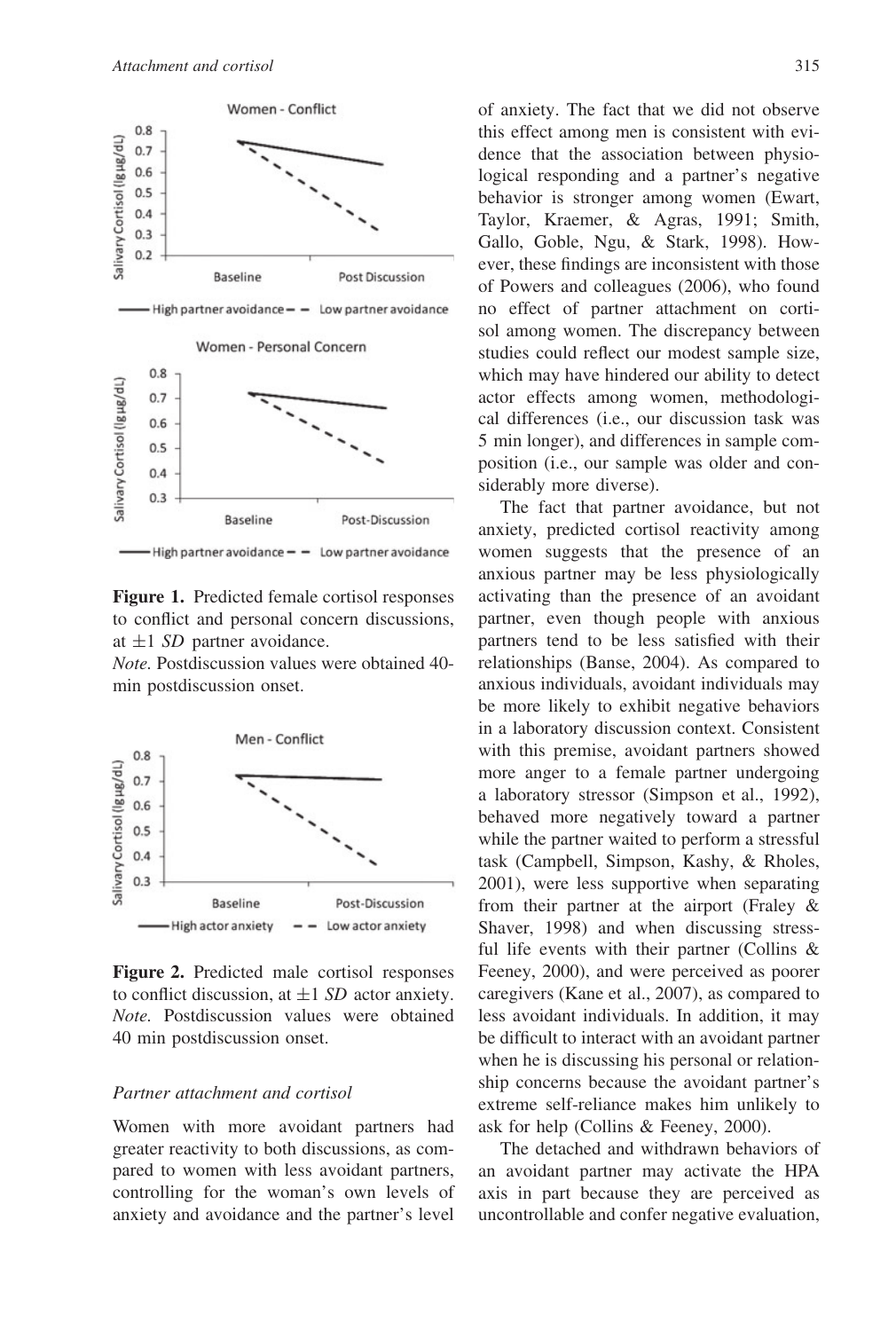two key predictors of cortisol responding (Dickerson & Kemeny, 2004). There is evidence from laboratory studies that a partner's withdrawal behavior is associated with elevations in cortisol: In a study of newlyweds, Kiecolt-Glaser and colleagues (1996) found that greater likelihood of the husband's withdrawal in response to the wife's negative behavior was associated with elevated plasma cortisol for the remainder of the day among wives. Similarly, Heffner and colleagues (2006) found that older couples who reported wife demand/husband withdraw patterns in their marriage had greater cortisol responses to a conflict discussion. This pattern whereby one partner (typically the woman) communicates criticism, blame, and threats while the other partner (typically the male) withdraws from the interaction has been documented in the marital literature (Christensen, 1987; Christensen & Heavey, 1990) and may describe the interactions of couples in which one partner is avoidant.

#### *Actor attachment and cortisol*

Among men, higher levels of actor anxiety predicted greater cortisol reactivity to the conflict discussion, controlling for the man's level of avoidance and the woman's levels of anxiety and avoidance, but a woman's own levels of anxiety and avoidance did not predict any cortisol parameter in either discussion. These findings are consistent with Powers and colleagues (2006), who found that higher levels of actor anxiety predicted greater reactivity to a conflict discussion among men, but not women.

Anxious individuals experience relationship conflict as more distressing than secure individuals (Campbell, Simpson, Boldry, & Kashy, 2005). This may especially be the case for anxious men because the act of voicing relational concerns could violate gender normative expectations that men are less communal than women and are less attuned to close relationships (Eagley, 2009). Indeed, men are less likely than women to initiate conflict discussions in romantic relationships (Christensen & Heavey, 1990). Disclosing relationship concerns may be therefore more novel and threatening for men, particularly among those who are higher in attachment anxiety (Powers et al., 2006).

#### *Subjective experience as a potential mediator*

The effects of partner avoidance and actor anxiety on cortisol could not be accounted for by subjective experience, although our ability to detect mediation was limited by our sample size. Women with more avoidant partners rated the personal concern discussion as more stressful and reported a greater desire to quit, and more anxious men rated the conflict discussion as more stressful, but none of these ratings was related to cortisol reactivity or recovery and thus could not account for the effects. These findings are consistent with previous work, in which the correlation between subjective reports and physiology range from modest to nonexistent (Cacioppo, Gardner, & Bernston, 1999; Lang, 1994).

In general, ratings of the task were more closely related to partner attachment among women, and actor attachment among men. These findings suggest that women may be more closely attuned to their partner's behaviors than men during intimate conversations. However, it is interesting to note that women with more avoidant partners did not rate their partners as less supportive, although a body of work demonstrates that avoidant individuals are in fact less responsive to their partner's needs. Subjective appraisals of partner behavior may involve deliberate, controlled processing and may be heavily influenced by motivational factors such as a desire to see the partner positively. Thus, women with avoidant partners may have detected their partner's behavior as threatening, but this information may not be reflected in conscious awareness or selfreport. In other work, high cortisol responses in naturalistic settings have not been accompanied by conscious perceptions of stress (e.g., Fischer, Calame, Dettling, Zeier, & Fanconi, 2000), a finding that may have implications for intimate relationships (Kiecolt-Glaser, Bane, Glaser, & Malarkey, 2003). Future work ought to address the mechanisms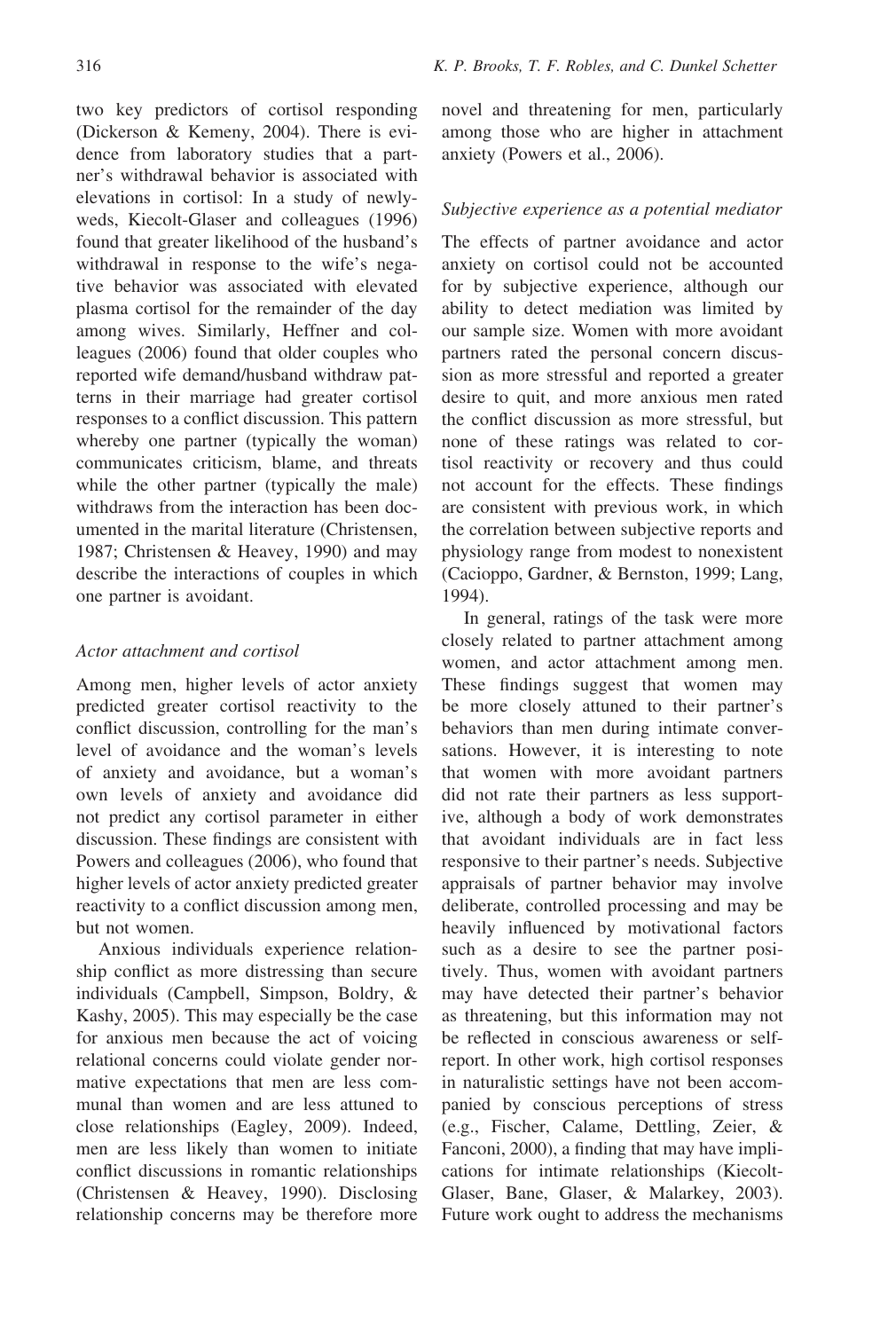by which partner avoidance influences physiological responding during interactions with the partner, perhaps by using behavioral coding, eye tracking, or other methods of behavioral assessment.

## *Limitations and future directions*

An important limitation of this study is the modest sample size, which limited our ability to test for interactions between actor and partner attachment and may have prevented us from detecting additional effects. In addition, our sample was composed of dating couples who were relatively satisfied in their relationships and who were low on attachment avoidance and anxiety. It is possible that the effects of attachment would be stronger among highly anxious or avoidant individuals or in distressed couples. Future work ought to examine whether the effects of partner attachment on cortisol vary as a function of these factors.

Inconsistent with previous work (Powers et al., 2006), we found no effects of actor or partner attachment on recovery from either discussion, which may be due in part to the fact that our recovery indices were based on two time points. It may be necessary to measure salivary cortisol at more time points over a longer interval to sufficiently capture variability in recovery. In addition, the psychosocial antecedents of recovery are also not well understood, and thus far appear to involve similar situational antecendents (i.e., social evaluative threat, uncontrollability) as reactivity (Dickerson & Kemeny, 2004). An additional question for future research involves the health implications of individual differences in cortisol reactivity and recovery. Although theory suggests that both exaggerated reactivity and delayed recovery are deleterious because they lead to greater hormone exposure (McEwen & Seeman, 1999; Sapolsky, Romero, & Munck, 2000), the health relevance of these parameters is not clear.

The design of our study does not permit us to draw conclusions about the effects of disclosing concerns versus responding to a partner's concerns, as our cortisol measures reflect responses to the entire 20-min

discussion, in which both partners discussed issues of personal importance. Although some studies have assigned one participant to a support recipient role and the other participant to a support provision role (e.g., Simpson et al., 1992), we did not structure our discussion this way because it would reduce our ability to make comparisons with the conflict discussion. Essentially, we sought to create a task that resembled the conflict discussion in form but not structure, which made it essential that both partners were allowed to speak freely and contribute their own concerns. In addition, laboratory studies in which one participant is assigned the support recipient role do not closely resemble the types of interactions couples have in daily life. Conversations are rarely one-sided, and by asking both partners to disclose concerns during the 20-min discussion, we sought to encourage a naturalistic exchange similar to the discussions couples have in daily life. The fact that participants rated the discussion as "highly similar" to the types of interactions they had in daily life is evidence for the external validity of the dis-

Our findings demonstrate that within dating couples, aspects of actor and partner attachment influence cortisol responses to a discussion with a partner, and these effects vary by gender and by the discussion context. These results highlight the need to account for the interdependence between romantic partners, as in some instances the effects of a partner variable can be stronger than the actor variable. This work has important implications for our understanding of basic questions about attachment and physiology, as well as our understanding of how relationships influence health. These findings help illuminate how relationships get under the skin, and how an individual's characteristic ways of thinking about and behaving in close relationships influence the ways that relationship gets under the skin.

#### **References**

cussion task.

Banse, R. (2004). Adult attachment and marital satisfaction: Evidence for dyadic configuration effects. *Journal of Social and Personal Relationships, 21*, 273–282.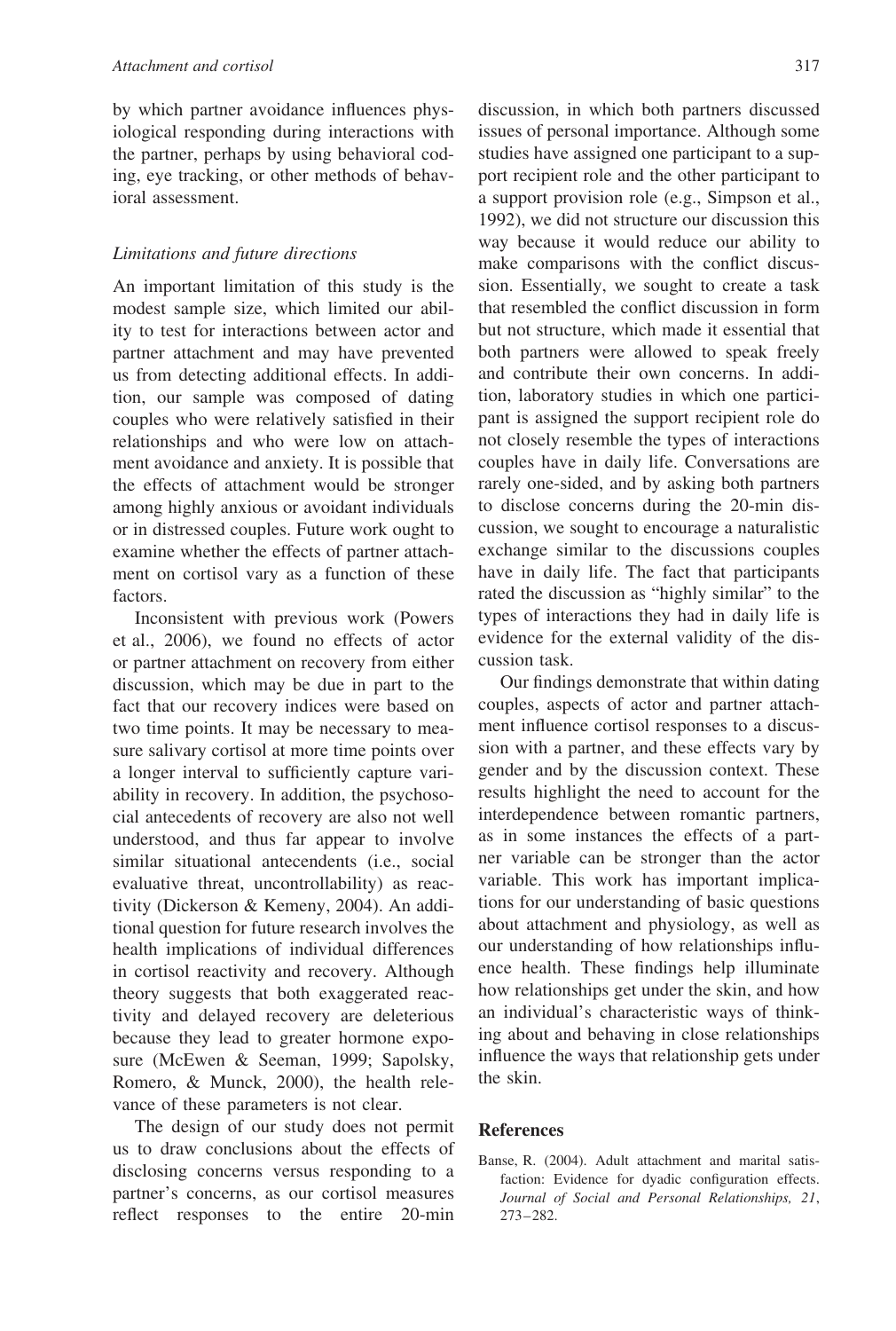Bowlby, J. (1969). *Attachment.* New York: Basic Books.

- Brennan, K. A., Clark, C. L., & Shaver, P. R. (1998). Self-report measurement of adult attachment: An integrative overview. In J. A. Simpson & W. S. Rholes (Eds.), *Attachment theory and close relationships* (pp. 46–76). New York: Guilford.
- Burke, H. M., Davis, M. C., Otte, C., & Mohr, D. C. (2005). Depression and cortisol responses to psychological stress: A meta-analysis. *Psychoneuroendocrinology, 30*, 846–856.
- Burman, B., & Margolin, G. (1992). Analysis of the association between marital relationships and health problems: An interactional perspective. *Psychological Bulletin, 112*, 39–63.
- Cacioppo, J. T., Gardner, W. L., & Bernston, G. G. (1999). The affect system has parallel and integrative processing components: Form follows function. *Journal of Personality and Social Psychology, 76*, 839–855.
- Campbell, L., & Kashy, D. A. (2002). Estimating actor, partner, and interaction effects for dyadic data using PROC MIXED and HLM: A user-friendly guide. *Personal Relationships, 9*, 327–342.
- Campbell, L., Simpson, J. A., Boldry, J., & Kashy, D. A. (2005). Perceptions of conflict and support in romantic relationships: The role of attachment anxiety. *Journal of Personality and Social Psychology, 88*, 510–531.
- Campbell, L., Simpson, J. A., Kashy, D. A., & Rholes, W. S. (2001). Attachment orientations, dependence, and behavior in a stressful situation: An application of the actor-partner interdependence model. *Journal of Social and Personal Relationships, 18*, 821–843.
- Christensen, A. (1987). Detection of conflict patterns in couples. In K. Hahlweg & M. Goldstein (Eds.), *Understanding major mental disorder* (pp. 250–265). New York: Family Process.
- Christensen, A., & Heavey, C. L. (1990). Gender and social structure in the demand/withdraw pattern of marital conflict. *Journal of Personality and Social Psychology, 59*, 73–81.
- Collins, N. L., & Feeney, B. C. (2000). A safe haven: An attachment theory perspective on support seeking and caregiving in intimate relationships. *Journal of Personality and Social Psychology, 78*, 1053–1073.
- Diamond, L. M. (2001). Contributions of psychophysiology to research on adult attachment: Review and recommendations. *Personality and Social Psychology Review, 5*, 276–295.
- Diamond, L. M., Hicks, A. M., & Otter-Henderson, K. D. (2008). Every time you go away: Changes in affect, behavior, and physiology associated with travelrelated separations from romantic partners. *Journal of Personality and Social Psychology, 95*, 385–403
- Dickerson, S. S., & Kemeny, M. E. (2004). Acute stressors and cortisol responses: A theoretical integration and synthesis of laboratory research. *Psychological Bulletin, 130*, 355–391.
- Ditzen, B., Schmidt, S., Strauss, B., Nater, U. M., Ehlert, U., & Heinrichs, M. (2008). Adult attachment and social support interact to reduce psychological but not cortisol responses to stress. *Journal of Psychosomatic Research, 64*, 479–486.
- Dressendörfer, R. A., Kirschbaum, C., Rohde, W., Stahl, F., & Strasburger, C. J. (1992). Synthesis of a cortisol-biotin conjugate and evaluation as a tracer in an immunoassay for salivary cortisol measurement. *Journal of Steroid Biochemistry and Molecular Biology, 42*, 683–692.
- Eagley, A. (2009). The his and hers of prosocial behavior: An examination of the social psychology of gender. *American Psychologist, 64*, 644–658.
- Ewart, C. K., Taylor, C. B., Kraemer, H. C., & Agras, W. S. (1991). High blood pressure and marital discord: Not being nasty matters more than being nice. *Health Psychology, 10*, 155–163.
- Feeney, B. C., & Collins, N. L. (2001). Predictors of caregiving in adult intimate relationships: An attachment theoretical perspective. *Journal of Personality and Social Psychology, 80*, 972–994.
- Feeney, B. C., & Kirkpatrick, L. A. (1996). Effects of adult attachment and presence of romantic partners on physiological responses to stress. *Journal of Personality and Social Psychology, 70*, 255–270.
- Fischer, J. E., Calame, A., Dettling, A. C., Zeier, H., & Fanconi, S. (2000). Experience and endocrine stress responses in neonatal and pediatric critical care nurses and physicians. *Critical Care Medicine, 28*, 3281–3288.
- Fraley, R. C., & Shaver, P. R. (1998). Airport separations: A naturalistic study of adult attachment dynamics in separating couples. *Journal of Personality and Social Psychology, 75*, 1198–1212.
- Fraley, R. C., & Shaver, P. R. (2000). Adult romantic attachment: Theoretical developments, emerging controversies, and unanswered questions. *Review of General Psychology, 4*, 132–154.
- Fraley, R. C., Waller, N. G., & Brennan, K. A. (2000). An item-response theory analysis of self-report measures of adult attachment. *Journal of Personality and Social Psychology, 78*, 350–365.
- Gable, S. L., Reis, H. T., Impett, E. A., & Asher, E. A. (2004). What do you do when things go right? The intrapersonal and interpersonal benefits of sharing positive events. *Journal of Personality and Social Psychology, 87*, 228–245.
- Gottman, J. T. (1994). *What predicts divorce? The relationship between marital processes and marital outcomes.* Hillsdale, NJ: Erlbaum.
- Gunnar, M. R., Brodersen, L., Nachmias, M., Buss, K., & Rigatuso, J. (1996). Stress reactivity and attachment security. *Developmental Psychobiology, 29*, 191–204.
- Gunnar, M. R., Mangelsdorf, S., Larson, M., & Hertsgaard, L. (1989). Attachment, temperament, and adrenocortical activity in infancy: A study of psychoendocrine regulation. *Developmental Psychology, 25*, 355–363.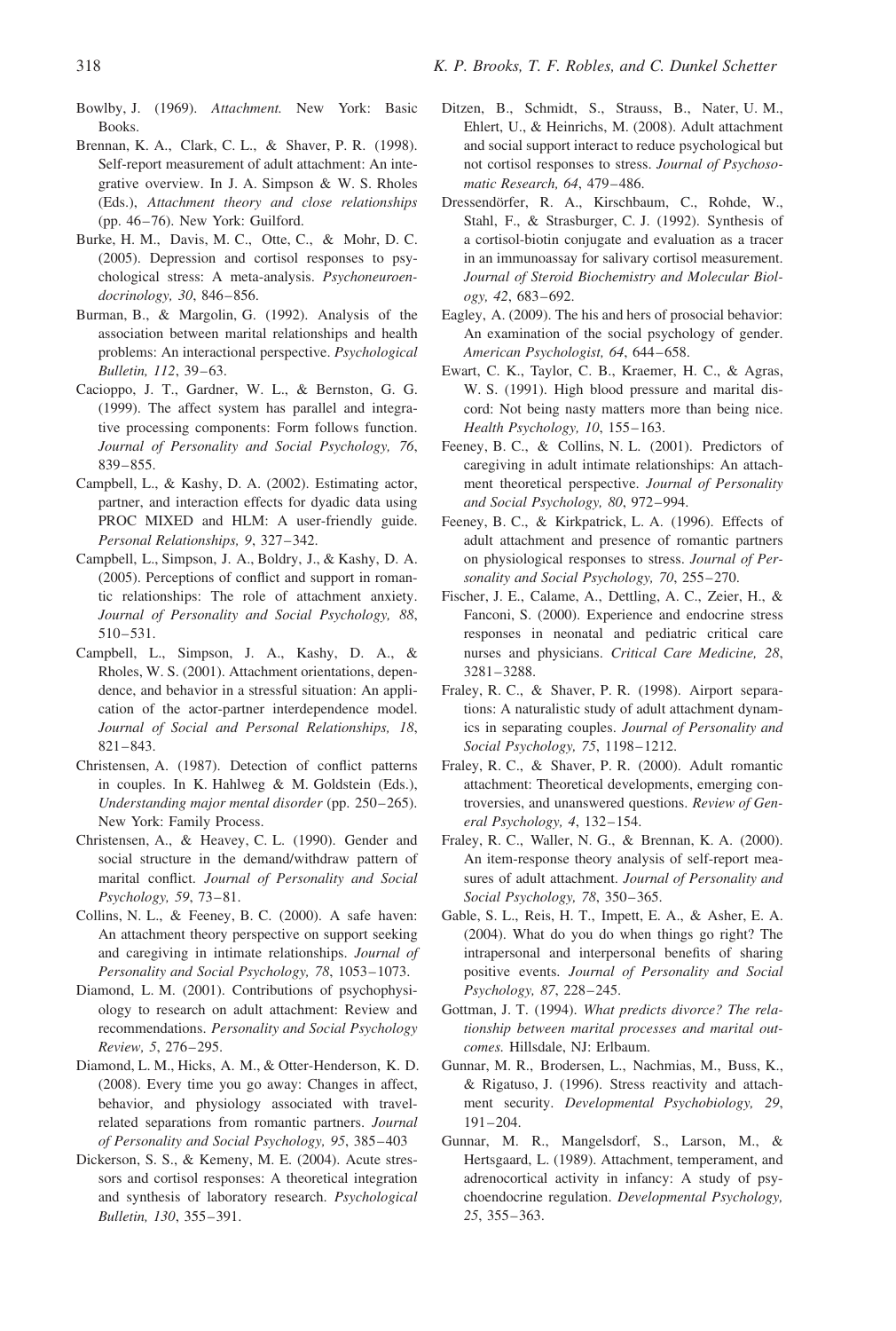- Heffner, K. L., Loving, T. L., Kiecolt-Glaser, J. K., Himawan, L. K., Glaser, R., & Malarkey, W. (2006). Older spouses' cortisol responses to marital conflict: Associations with demand/withdraw communication patterns. *Journal of Behavioral Medicine, 29*, 317–325.
- Hertsgaard, L., Gunnar, M., Erickson, M. F., & Nachmias, M. (1995). Adrenocortical responses to the Strange Situation in infants with disorganized/disoriented attachment relationships. *Child Development, 66*, 1100–1106.
- Kane, H. S., Jaremka, L. M., Guichard, A. C., Ford, M. B., Collins, N. L., & Feeney, B. C. (2007). Feeling support and feeling satisfied: How one partner's attachment style predicts the other partner's relationship experiences. *Journal of Social and Personal Relationships, 24*, 535–555.
- Karney, B. R., & Bradbury, T. N. (1997). Neuroticism, marital interaction, and the trajectory of marital satisfaction. *Journal of Personality and Social Psychology, 72*, 1075–1092.
- Kashy, D. A., & Kenny, D. A. (1999). The analysis of data from dyads and groups. In H. T. Reis & C. M. Judd (Eds.), *Handbook of research methods in social psychology.* New York: Cambridge University Press.
- Kenny, D. A. (1996). Models of nonindependence in dyadic research. *Journal of Social and Personal Relationships, 13*, 279–294.
- Kenny, D. A., & Cook, D. A. (1999). Partner effects in relationship research: Conceptual issues, analytic difficulties, and illustrations. *Personal Relationships, 6*, 433–448.
- Kiecolt-Glaser, J. K., Bane, C., Glaser, R., & Malarkey, W. B. (2003). Love, marriage, and divorce: Newlyweds' stress hormones foreshadow relationship changes. *Journal of Consulting and Clinical Psychology, 71*(1), 176–188.
- Kiecolt-Glaser, J. K., Glaser, R., Cacioppo, J. T., & Malarkey, W. B. (1998). Marital stress: Immunologic, neuroendocrine, and autonomic correlates. *Annals of the New York Academy of Sciences, 840*, 649–655.
- Kiecolt-Glaser, J. K., Newton, T., Cacioppo, J. T., MacCallum, R. C., Glaser, R., & Malarkey, W. B. (1996). Marital conflict and endocrine function: Are men really more physiologically affected than women? *Journal of Consulting and Clinical Psychology, 2*, 324–332.
- Kirschbaum, C., Klauer, T., Filipp, S. H., & Hellhammer, D. H. (1995). Sex-specific effects of social support on cortisol and subjective responses to acute psychological stress. *Psychosomatic Medicine, 57*, 23–31.
- Lang, P. J. (1994). The varieties of emotional experience: A meditation on James-Lange theory. *Psychological Review, 10*, 211–221.
- Little, R. J. A., & Rubin, D. B. (1987). *Statistical analysis with missing data.* New York: Wiley.
- Maunder, R. G., Lancee, W. J., Nolan, R. P., Hunter, J. J., & Tannenbaum, D. W. (2006). The relationship

of attachment insecurity to subjective stress and autonomic function during standardized acute stress in healthy adults. *Journal of Psychosomatic Research, 60*, 283–290.

- McEwen, B. S., & Seeman, T. (1999). Protective and damaging effects of mediators of stress: Elaborating and testing the concepts of allostasis and allostatic load. *Annals of the New York Academy of Sciences, 896*, 30–47.
- McGonagle, K. A., Kessler, R. C., & Schilling, E. A. (1992). The frequency and determinants of marital disagreements in a community sample. *Journal of Social and Personal Relationships, 9*, 507–524.
- Mikulincer, M., & Shaver, P. (2005). Attachment theory and emotions in close relationships: Exploring the attachment-related dynamics of emotional reactions to relational events. *Personal Relationships, 12*, 149–168.
- Mikulincer, M., & Shaver, P. (2009). An attachment and behavioral systems perspective on social support. *Journal of Social and Personal Relationships, 26*, 7–19.
- Nachimas, M., Gunnar, M., Mangelsdorf, S., Parritz, P. H., & Buss, K. (1996). Behavioral inhibition and stress reactivity: The moderating role of attachment security. *Child Development, 67*, 508–522.
- Pasch, L. A., & Bradbury, T. N. (1998). Social support, conflict, and the development of marital dysfunction. *Journal of Consulting and Clinical Psychology, 66*, 219–230.
- Powers, S. I., Pietromonaco, P. R., Gunlicks, M., & Sayer, A. (2006). Dating couples' attachment styles and patterns of cortisol reactivity and recovery in response to a relationship conflict. *Journal of Personality and Social Psychology, 90*, 613–628.
- Raudenbush, S. W., Bryk, A. S., & Congdon, R. (2004). HLM 6 for windows [Computer software]. Lincolnwood, IL: Scientific Software International.
- Rini, C., Schetter, C. D., Hobel, C. J., Glynn, L. M., & Sandman, C. A. (2006). Effective social support: Antecedents and consequences of partner support during pregnancy. *Personal Relationships, 13*, 207–229.
- Robles, T. F. (2007). Stress, social support, and delayed skin barrier recovery. *Psychosomatic Medicine, 69*, 807–815.
- Robles, T. F., & Kiecolt-Glaser, J. K. (2003). The physiology of marriage: Pathways to health. *Physiology & Behavior, 79*, 409–416.
- Robles, T. F., Shaffer, V. A., Malarkey, W. B., & Kiecolt-Glaser, J. K. (2006). Positive behaviors during marital conflict: Influences on stress hormones. *Journal of Social and Personal Relationships, 23*, 305–325.
- Sapolsky, R. M., Romero, L. M., & Munck, A. U. (2000). How do glucocorticoids influence stress responses? Integrating permissive, suppressive, stimulatory, and preparative actions. *Endocrine Reviews*, *21*, 55–89.
- Sibley, C. G., Fischer, R., & Liu, J. H. (2005). Reliability and validity of the Revised Experiences in Close